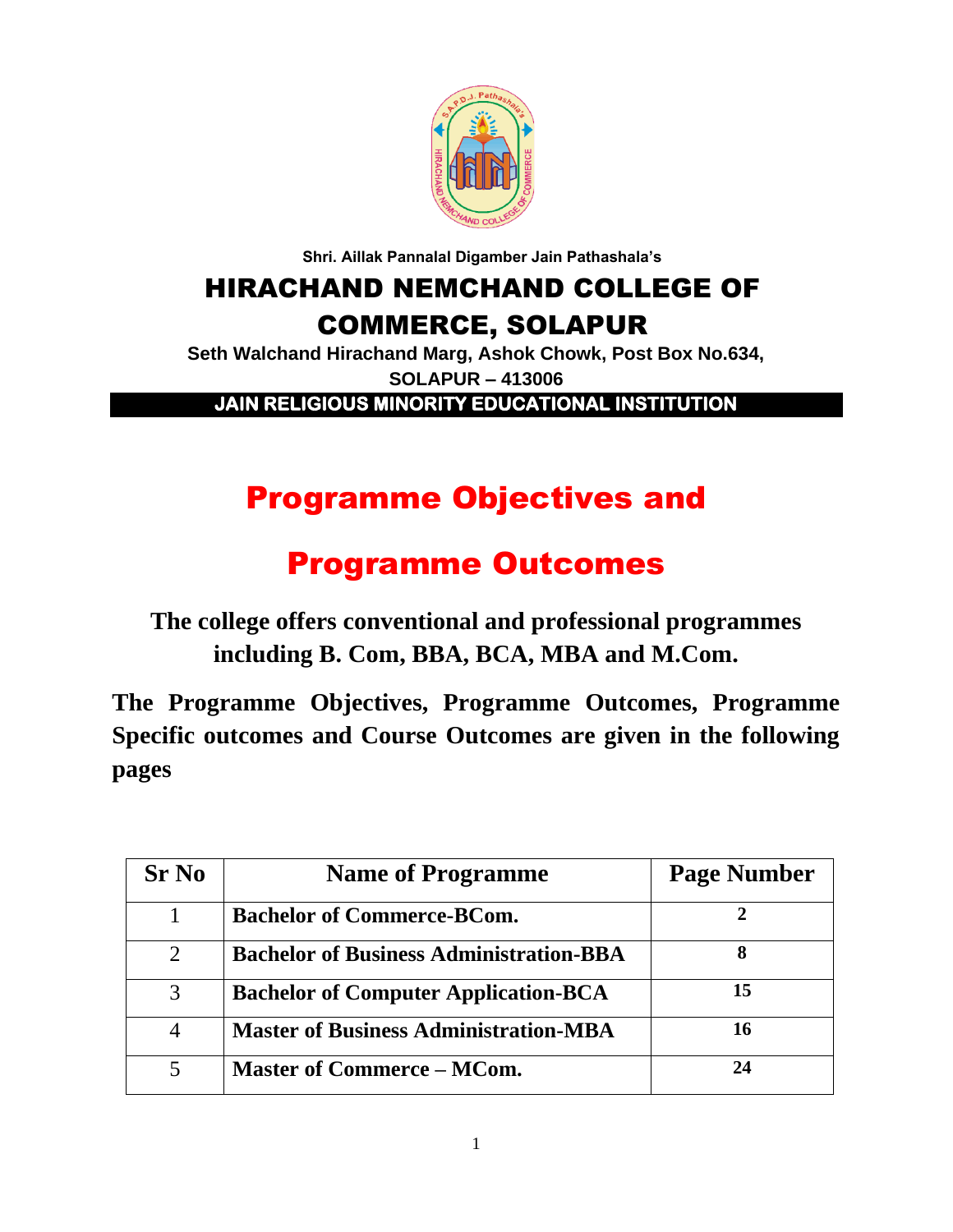# **NAME OF PROGRAMME: BACHELOR OF COMMERCE (B COM.)**

The Three year B.Com degree programme, is affiliated to Punyashlok Ahilyadevi Holkar Solapur University, Solapur, to facilitate a deep understanding of how business organizations work.

# **B COM. PROGRAMME OBJECTIVES:**

1. To facilitate a deep understanding of how business organizations work.

2. To develops knowledge and skills in core subjects like Accounting, Finance, Banking & Insurance, Marketing, Taxation and others.

3. To give practical exposure through numerous activities aimed at developing their personality and making them competent enough to face the challenges of the competitive world

# **B COM. PROGRAMME OUTCOMES:**

1. After completing three years of Bachelors in Commerce (B.Com) program, students would gain a thorough grounding in the areas related to Commerce and Finance.

2. Learners would be able to apply their practical knowledge to face the modern-day challenges in commerce and business.

3. Learners would be updated on trends in Marketing, Banking and Management.

4. Learners will acquire the skills like effective communication, decision making, problem solving.

5.Learners will gain knowledge about various subjects within disciplines of commerce accounting, like economics, finance, auditing and business law.

# **B COM: ADVANCED ACCOUNTING**

# **PROGRAMME SPECIFIC OBJECTIVES**

1.To impart the knowledge of various accounting concepts

2.To instill the knowledge about accounting procedures, methods and techniques.

3.To acquaint them with practical approach to accounts writing by using software package.

4. To expose students to Advanced Accounting issues and practices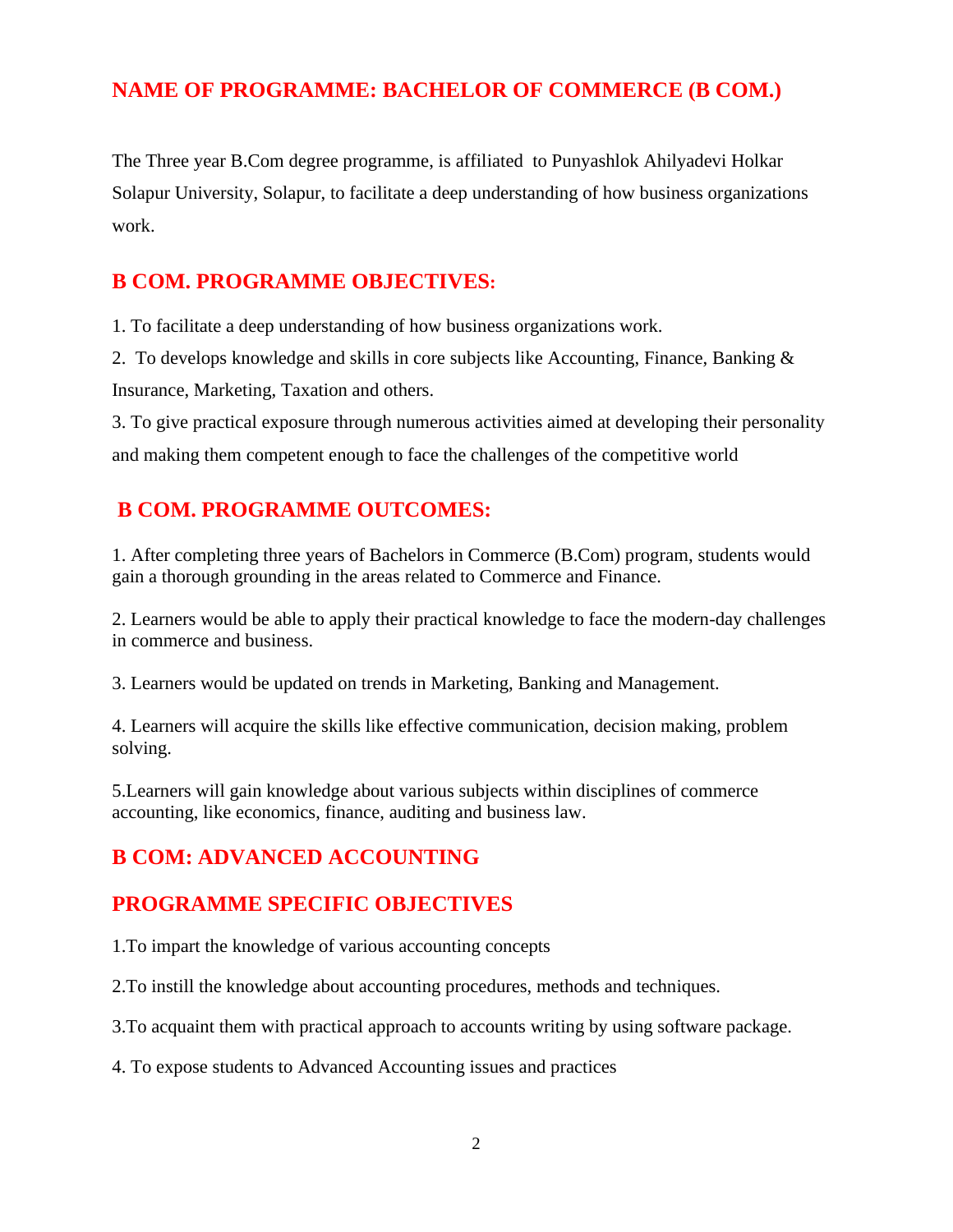# **PROGRAMMEE SPECIFIC OUTCOMES**:

By the end of the course the student will be able

- 1.To prepare Financial statements and Income Tax Computation
- 2.Understand all about .Gross Income and deductions
- 3.To File Individual Income Tax
- 4. Understand Responsibility of Auditor and Prepare Audit Reports
- 5.To work in the accounting fields in various industries.

# **COURSE OUTCOMES:**

### **B ComI –Sem I &II**

#### **Subject: Financial Accounting**

- 1. Acquire knowledge of various accounting concepts
- 2. Acquire knowledge about accounting procedures, methods and techniques.
- 3. Get acquainted with practical approach to accounts writing by using software package.

#### **Subject: Business Economics**

- 1. Students of Commerce will gain knowledge of basic micro economic concepts and develop an analytical approach to the subject matter.
- 2. Student will be able to use and apply various economic theories
- 3. Student will be able to apply economic reasoning to problems of business.

#### **Subject: Business Mathematics**

- 1. Get prepared for competitive examinations
- 2. Understand the concept of Simple interest, compound interest and the concept of EMI.
- 3. Understand the concept of shares and to be able to calculate Dividend
- 4. Understand the concept and application of profit and loss in business.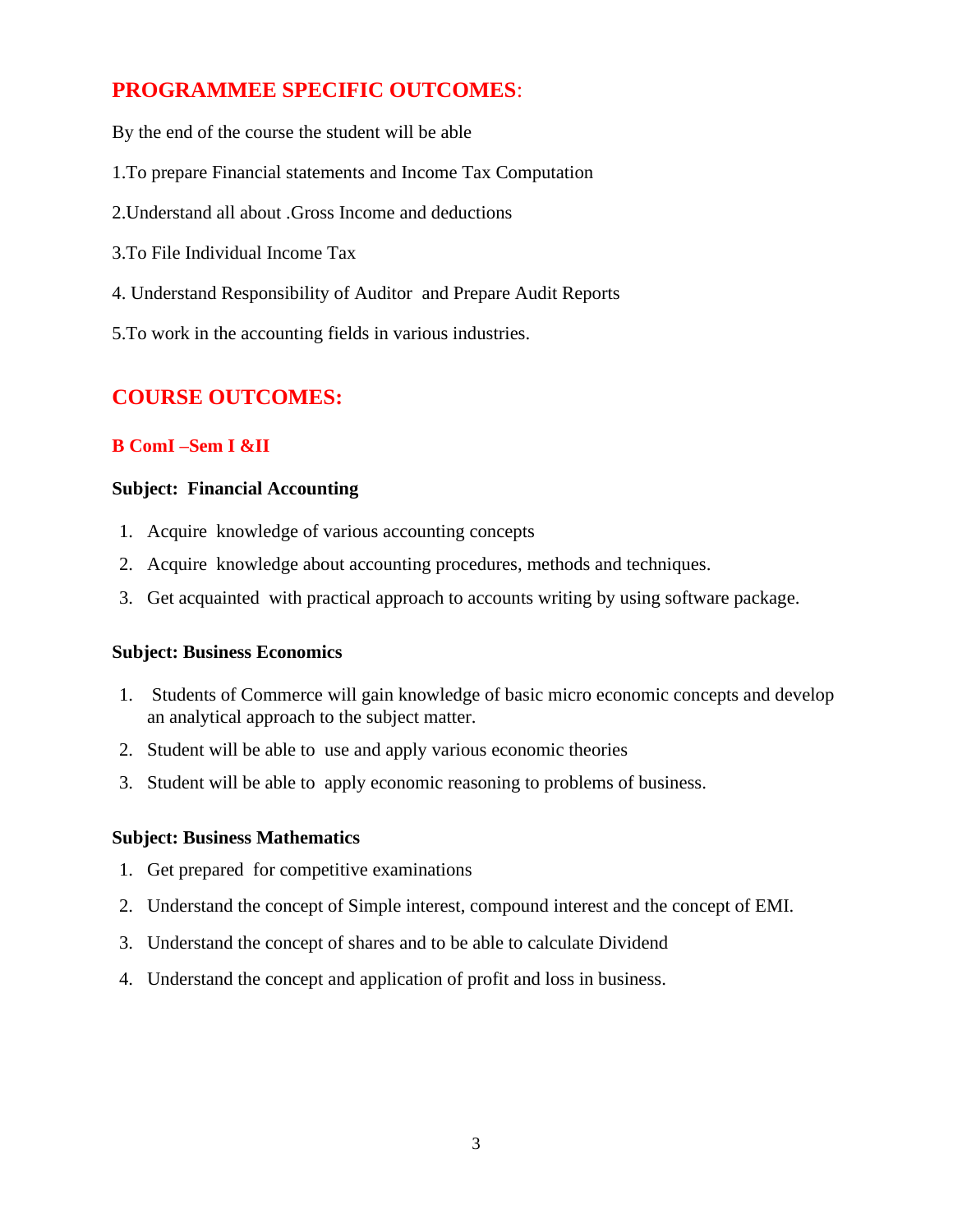#### **Subject: Insurance**

- 1. Acquire knowledge of fundamentals of Insurance
- 2. Become aware of procedures in Life Insurance business
- 3. Become aware about becoming a Life Insurance agent

#### **Subject: Principles of Marketing**

- 1. Students will become aware about market and marketing.
- 2. Students will be able establish link between commerce/Business and marketing.
- 3. Students will be able understand the basic concept of marketing.
- 4. Students will be able to generate ideas for marketing research.
- **5.** Students will develop an analytical ability to plan for various marketing strategy.

#### **Subject: Principles of Management**

- 1. Students will gain knowledge & understanding about business management concept.
- 2. Students will be able to understand about various functions of management.
- 3. Students will learn managerial skills

#### **Subject: Compulsory English**

- 1. Students will Develop interest to communicate in English
- 2. Students will understand the importance and utility of English language
- 3. Students will develop overall linguistic competence and communicative skills
- 4. Development of oral and written communicative skills to enhance employability.

#### **B Com II--- Sem III & IV**

#### **Subject:;Compulsory English**

- 1. Students will understand the concept, process and importance of communication.
- 2. Students will develop awareness regarding new trends in business communication.
- 3. Students will gain knowledge of various media of communication.
- 4. Development of business communication skills through the application and exercises.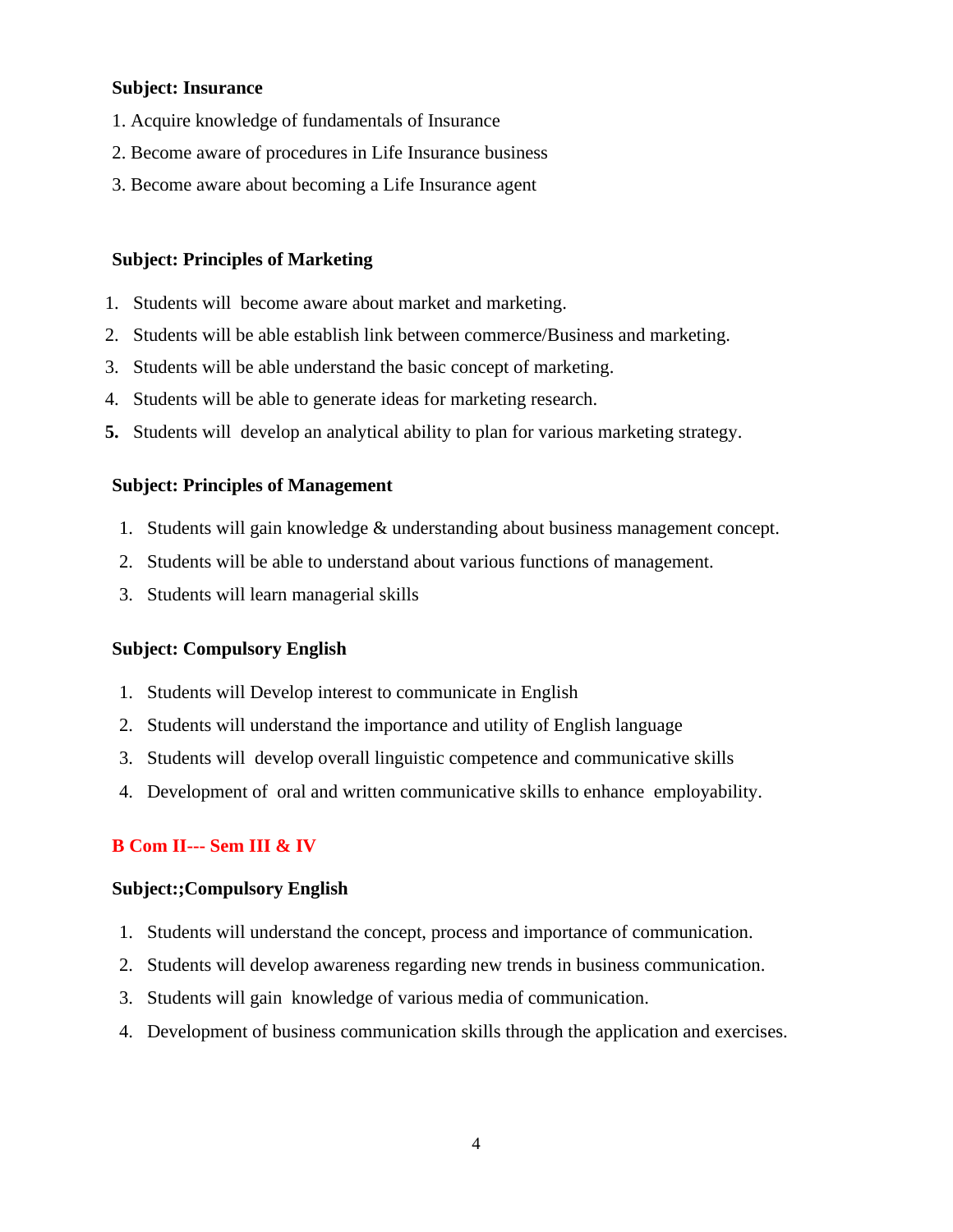### **Subject: Corporate Accounting**

- 1. Students will develop awareness about Corporate Accounting in conformity with the provisions of Companies Act and Accounting as per Indian Accounting Standards.
- 2. Students will become aware about the conceptual aspect of corporate accounting
- 3. Students will develop skills for Computerized Accounting
- 4. Students will develop skills about accounting standards

### **Subject: Business Economics**

- 1. Students will be understand the basic concept of Macro Economics and application.
- 2. Students will be able to understand and judge the behavior of the economy as a whole.
- 3. Students will be able to understand the relationship among broad aggregates.
- 4. Students will be able to apply economic reasoning to problems of the economy.

### **Subject: Money & Finance System:**

1.Students will become aware of Indian banking system and

2.Students will be updated about the reforms and other developments in the Indian Banking

3.Students will get insights about the functions and role of Reserve Bank of India

### **Subject: Fundamentals of Entrepreneurship**

- 1. Students will become aware about the Business Environment.
- 2. Students will develop interest and become aware about entrepreneurial requirements
- 3. Students will be motivated to take up entrepreneurship as a career.

#### **Subject: Business Statistics**

- 1. Students will understand the concept of population and sample.
- 2. Students will be able to use statistical tools
- 3. Students will understand and be able to calculate various types of averages and variations.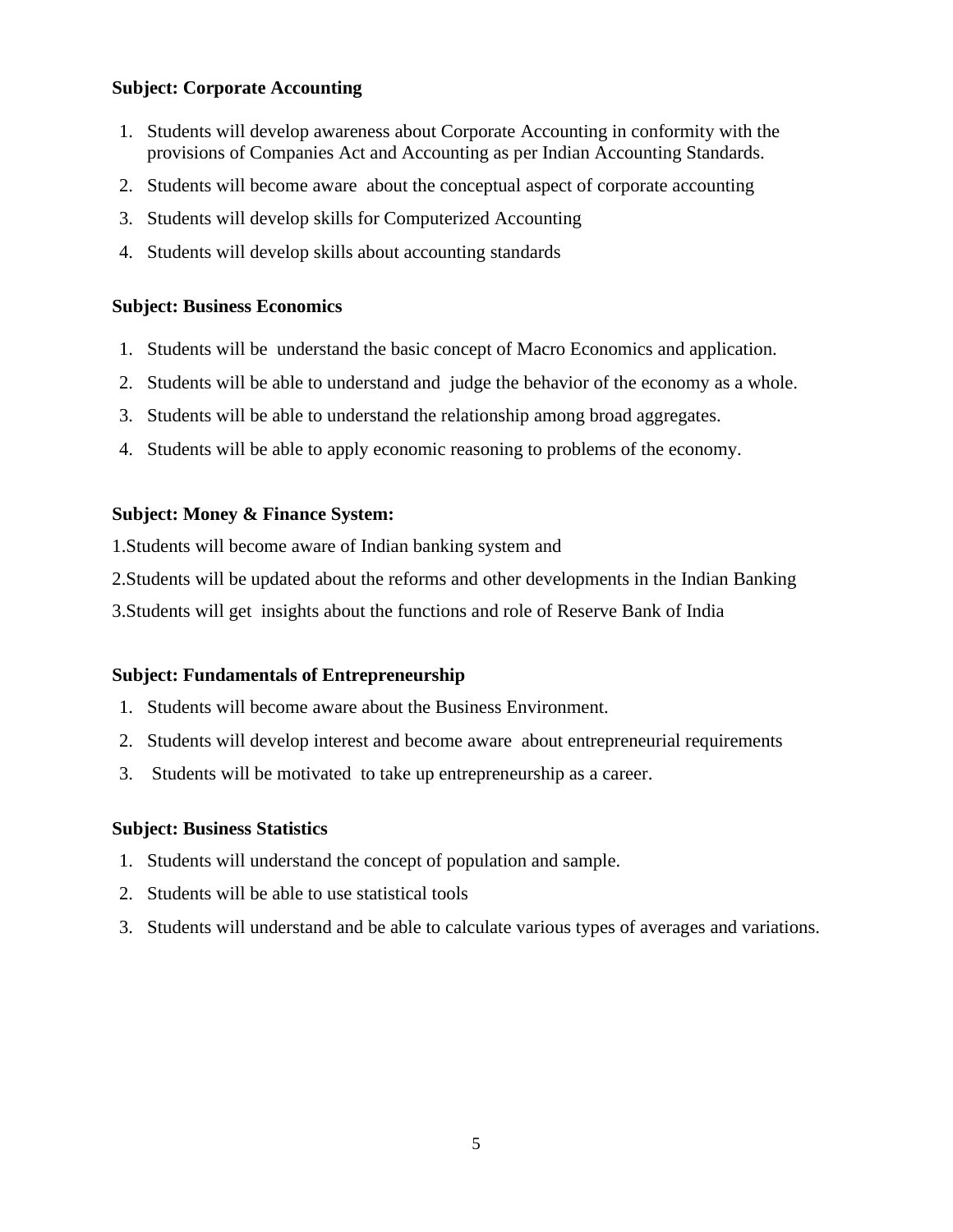### **B Com III—Sem V & VI**

#### **Subject:Business Regulatory Framework**

- 1. Students will be acquainted with the basic concepts, terms & provisions of Business Laws.
- 2. Students will develop the awareness regarding these laws affecting business, trade and commerce.
- **3.** Students will know practices of law.

#### **Subject: Modern Management Practices:**

- 1. Students will be updated about recent trends in management
- 2.Students will be acquainted the with Modern Management Principles and Practices.
- 2.Students will be able to o prepare SWOT Analysis to analyze business and its environment

#### **Subject: Business Economics**

- 1.Students will be updated about business policies and practices
- 2. Students will get knowledge about the LPG and NEP and its impact
- 3. Students will understand the trade cycles of business

#### **Subject: Cooperative Development**

- 1. Students will be exposed to Cooperative Movement in India and Maharashtra
- 2. Students will be understand the practices of cooperative Development
- 3. Students will understand the working of cooperative organisations for benefit of weaker section

#### **Subject: Advanced Accounting. Paper I**

1.Students will get knowledge of various accounting concepts

2.Students will gain knowledge about accounting procedures, methods and techniques.

3.Students will be acquainted with practical approach to accounts writing by using software package.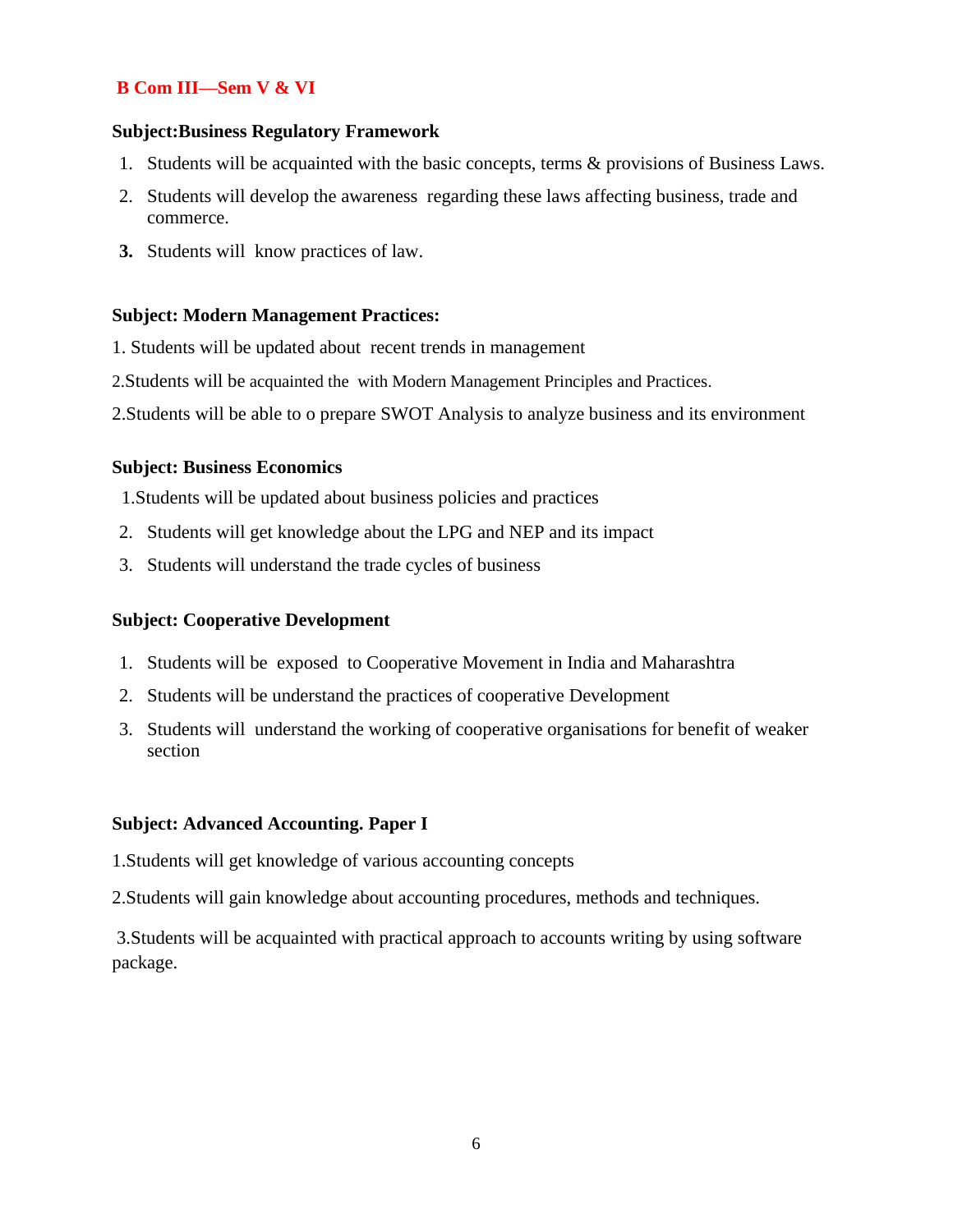### **Subject: Advanced Accounting Paper II**

- 1. Students will learn Income Tax Computation, Investments and Financial statements
- 2. Students will learn about Gross Income and deductions
- 3. Students will be get knowledge aboutIndividual Income Tax
- 4 Students will learn .Responsibility of Auditor

5Students will be able to Prepare Audit Reports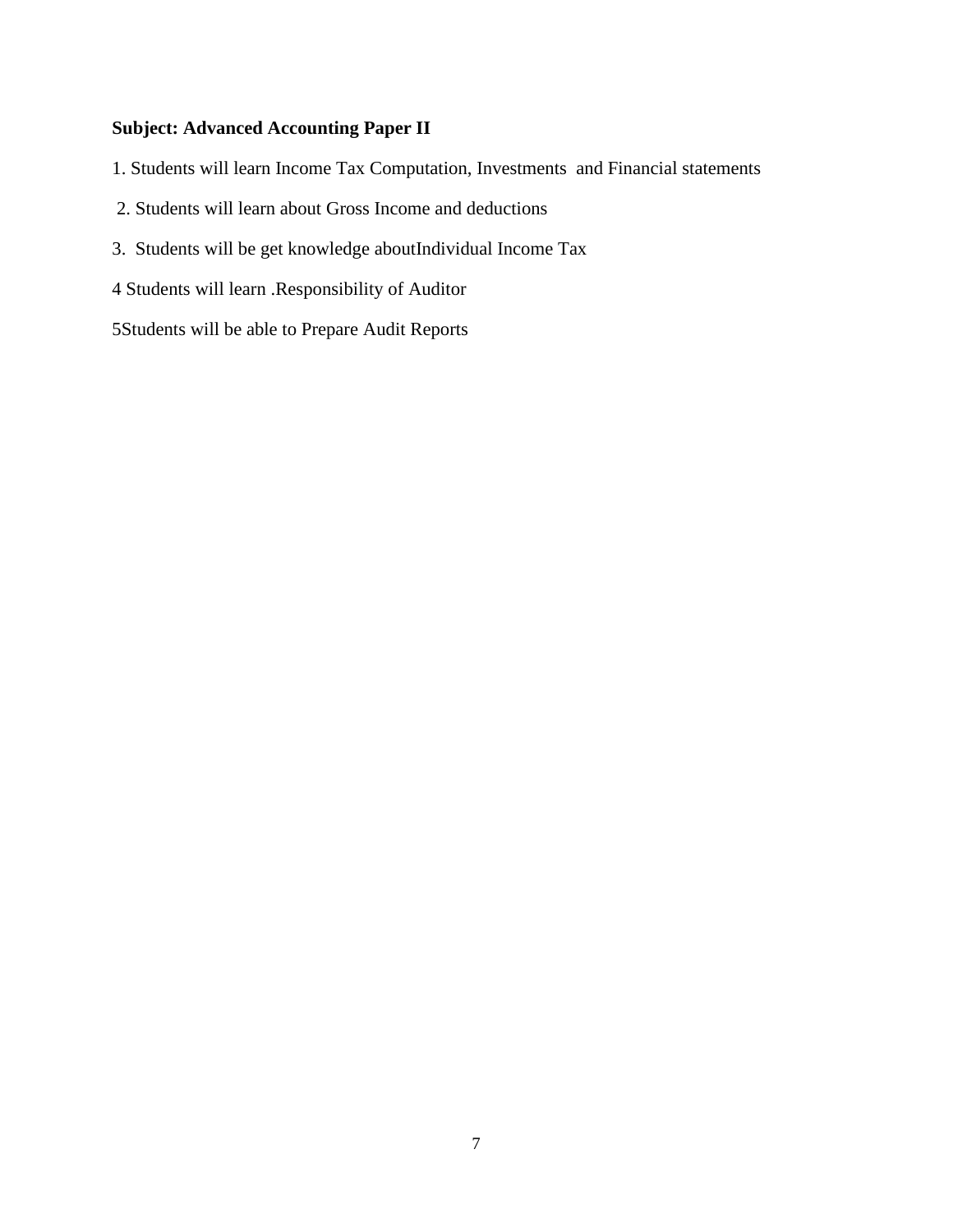### **NAME OF THE PROGRAMME: BACHELOR OF BUSINESS ADMINISTRATION**

## **(BBA)**

The Three year B.B.A. program is affiliated to PunyashlokAhilyadeviHolkar Solapur University, Solapurwith Marketing & Finance specialization

# **BBA PROGRAMME OBJECTIVES**

- 1. To provide adequate basic understanding about management education among the students.
- 2. To prepare students to exploit opportunities being newly created in the management profession.
- 3. To train the students in communication skills effectively.
- 4. To develop appropriate skills in the students so as to make them competent and provide themselves self-employment.
- 5. To inculcate entrepreneurial skills.
- 6. To provide a comprehensive understanding of procedural aspects of international Business

# **BBA PROGRAMME OUTCOMES**

Aftercompletion ofthe course:

- 1. Students will develop a strong foundation to pursue professional careers and take up higher learning courses such as MBA, MCA, M. Phil, Ph.D as well as any other research.
- 2. Students will be able to make a positive contribution to business, trade and industry in all contexts.
- 3. Students will be able to apply knowledge of management theories and practices to solve business problems.
- 4. Students will be developed with Problem solving, decision making & leadership abilities for upcoming ventures.

# **PROGRAMME SPECIFIC OUTCOMES**

#### **Group A-Marketing Specialization**

- 1. Create understanding of various retailing operations and marketing strategy
- 2. Get familiar with different technologies used in retail operations.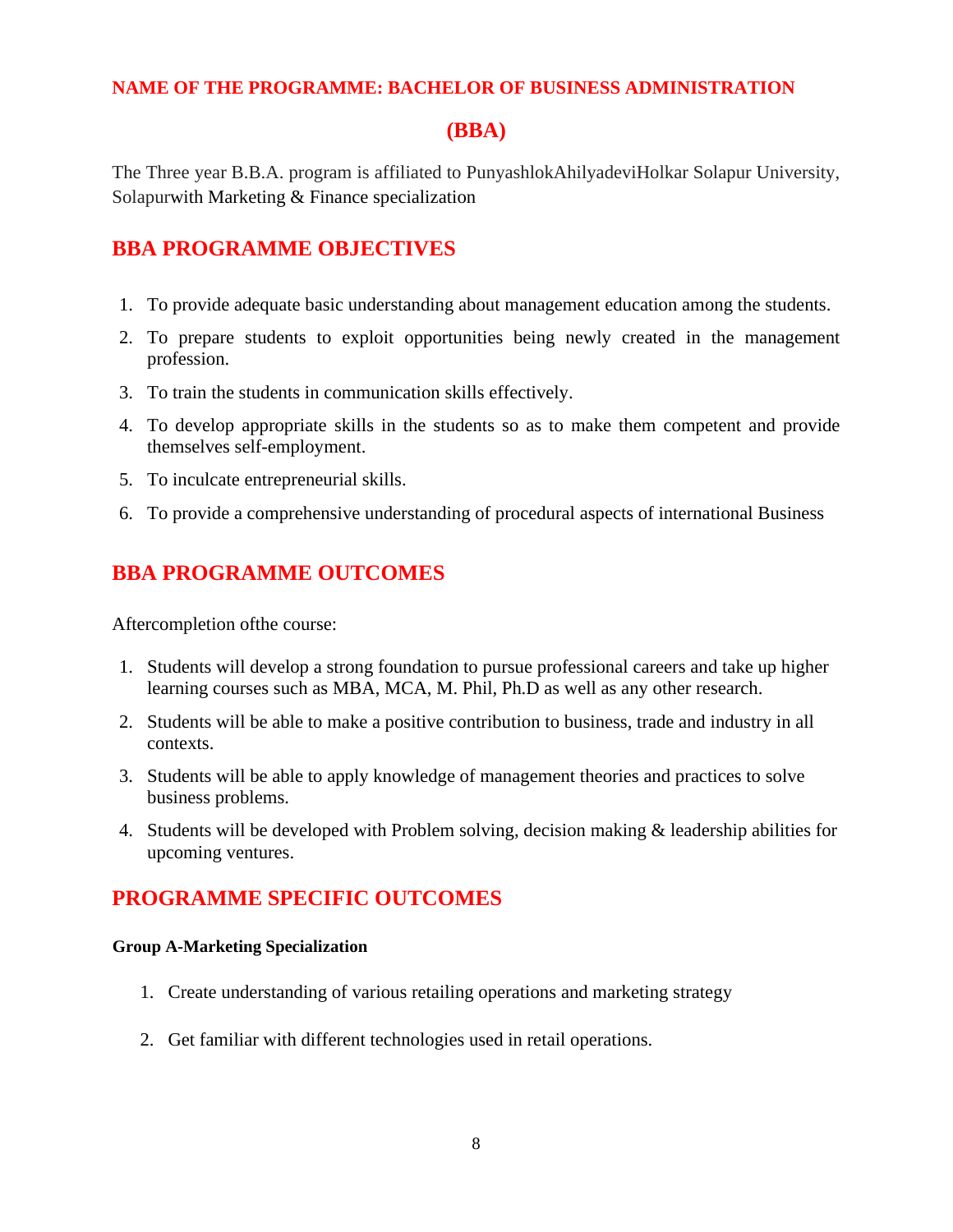#### **Group B-Finance Specialization**

- 1.Develop the concept of optimum utilisation of available resources.
- 2. Get information about cost and management accounting and

3 Develop the decision making skills

### **COURSE OUTCOMES:**

## **BBA-I Semester I & II**

**Semester-I**

### **Subject: Principles of Management-I (Subject Code: CC-1)**

To develop understanding regarding basic concepts and functions of Management.

### **Subject: Business Communication-I (Subject Code: CC-2)**

#### **Course Outcomes:**

To acquaint students with importance of communication in business.

### **Subject: Accounting for Business-I (Subject Code: CC-3)**

#### **Course Outcomes:**

- a) Develop awareness about accounting as a language of business.
- b) Gain basic accounting knowledge as applicable to business.

## **Subject: Business Economics –I (Subject Code: CC-4) Course Outcomes:**

- a) Gain basic knowledge of the micro economic theory.
- b) To apply this knowledge in business decision making.

### **Subject: Business Organization & Environment-I (Subject Code: CC-5) Course Outcomes:**

- a) Get acquainted with various forms of business organization.
- b) Be aware about developments in the business world.
- c) Gain basic knowledge of business environment.
- d) Able to formulate appropriate business strategies.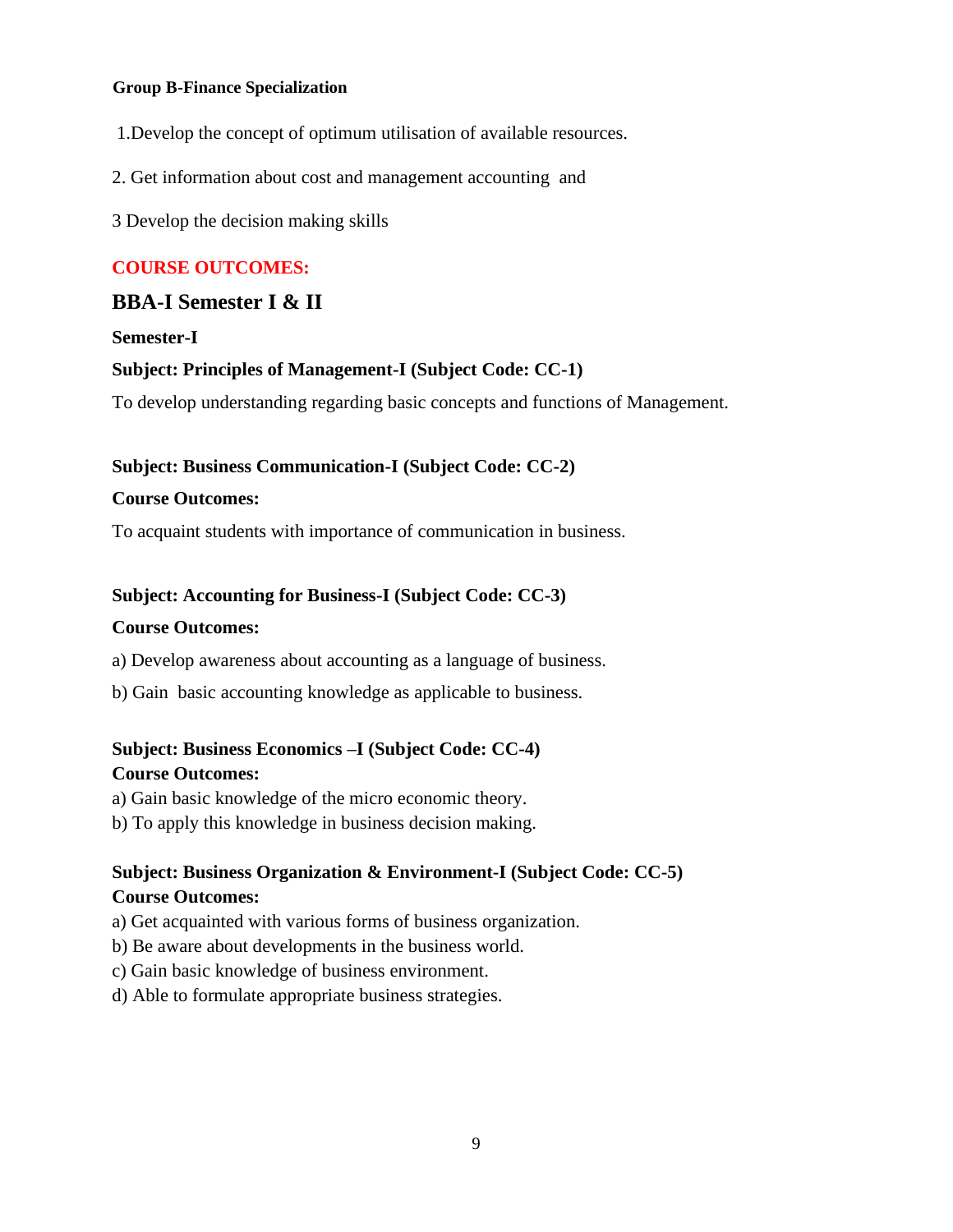# **Subject: Practicals on Management-I (Subject Code: AECC-1)**

### **Course Outcomes:**

a) Get exposure to current developments in business.

b) Improve communication skill of the students.

### **Semester-II**

# **Subject: Principles of Management-II (Subject Code: CC-1)**

**Course Outcomes:** 

To develop understanding regarding basic concepts and functions of Management.

# **Subject: Business Communication –I (Subject Code: CC-2)**

### **Course Outcomes:**

To improve oral communication of students.

# **Subject: Accounting for Business-II (Subject Code: CC-3)**

### **Course Outcomes:**

Acquire basic cost accounting knowledge as applicable to business.

# **Subject: Business Economics –II (Subject Code: CC-4)**

### **Course Outcomes:**

a) To provide basic knowledge of the micro economic theory.

b) To enable students to apply this knowledge in business decision making.

# **Subject: Business Organisation & Environment-II (Subject Code: CC-5) Course Outcomes:**

a) To acquaint the students with various forms of business organization.

b) To make the students aware about developments in the business world.

c) To provide basic knowledge of business environment.

d) To enable them for formulating appropriate business strategies

## **Subject: Practicals on Management-II (Subject Code: AECC-1) Course Outcomes:**

a) To expose the student with current developments in business.

b) To improve communication skill of the students.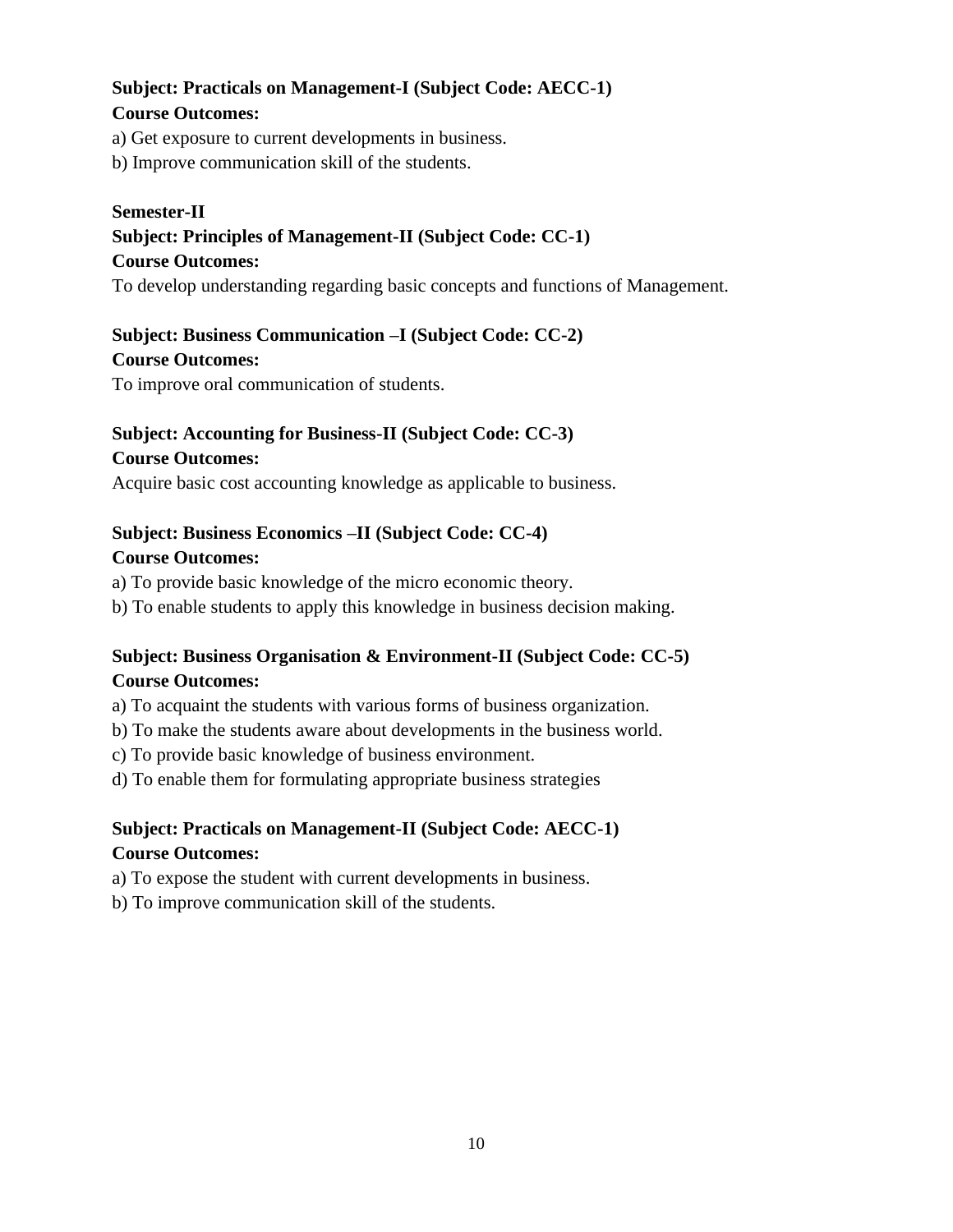## **BBA II SEM III**

# **Subject : Research Methodology- I**

### **Course Outcomes:**

- 1. To acquaint students with some basic concepts of Research.
- 2. To make them aware about some elementary research methods & analysis of data.

# **Subject : Foundation of Human Skills- I**

### **Course Outcomes:**

- 1. Building self Confidence, critical thinking.
- 2. Create understanding related to expected behavior in Organization.
- 3. Helps understand to be a part of Organizational structure and part of teams.
- 4. Understand to cope up with organizational problems, and to work in a given environment.

## **Subject: International Business – I**

### **Course Outcomes:**

- 1. Acquaint with intentional business environment
- 2. Provide a comprehensive understanding of procedural aspects of international Business
- 3. Understand the significance of international business for Indian economy.

## **Subject: Entrepreneurship Development & SME – I**

### **Course Outcomes:**

1. Widen the base of entrepreneurship by development achievement motivation and entrepreneurial skills.

2. Motivate a person for entrepreneurial career and to make him capable of perceiving and exploiting successfully opportunities for enterprises.

3. Get Introduced about various schemes and supporting organizations of Government.

# **Subject: IT for Management- I**

### **Course Outcomes:**

1) To Know the Fundamentals of Computers

2) To understand to use Computer applications in day to Day Applications.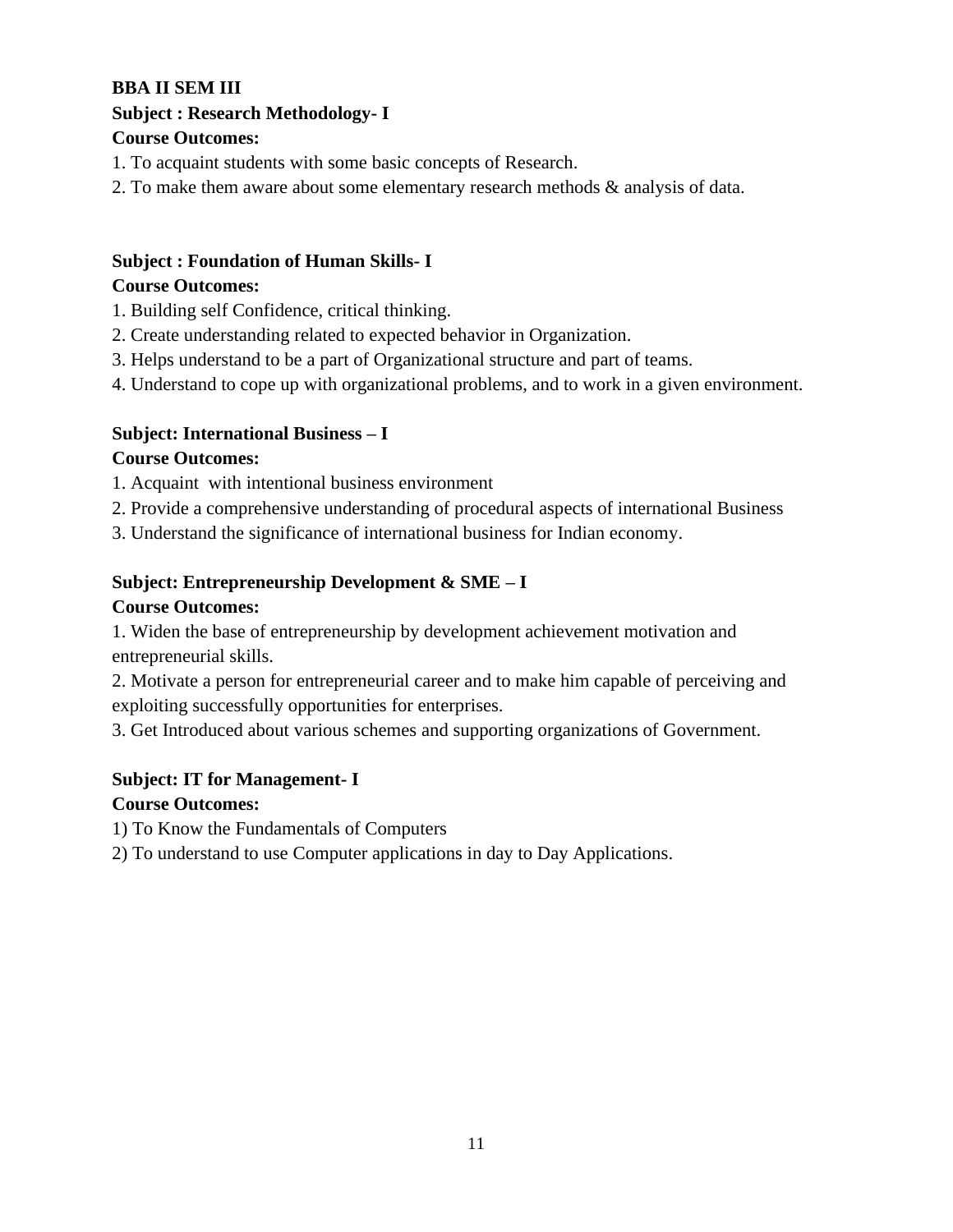# **BBA II SEM IV**

# **Subject: Research Methodology – II**

### **Course Outcomes:**

- 1. Acquaint students with some basic concepts of statistics.
- 2. Make them aware about some elementary application

### **Subject: Foundation of Human Skills – II Course Outcomes:**

- 1. Build self Confidence, critical thinking.
- 2. Create understanding related to expected behavior in Organization.
- 3. Help understanding to be a part of Organizational structure and part of teams.
- 4. Learn to cope up with organizational problems, and to work in a given environment.

## **Subject: International Business – II**

## **Course Outcomes:**

- 1. Acquaint the students with intentional marketing
- 2. Provide a knowledge of International finance
- 3. Understand the significance of international business for Indian economy.

### **Subject: Entrepreneurship Development & SME – II**

### **Course Outcomes:**

1. Widen the base of entrepreneurship ,motivation students and develop entrepreneurial skills.

2. Get motivated for entrepreneurial career and be capable to perceive and exploit successfully opportunities for enterprises.

3. Get Introduced about various schemes and supporting organizations of Government.

### **Subject: IT for Management-II**

### **Course Outcomes:**

1) To understand the role of IT in Management.

- 2) To understand the concepts of Information System
- 3) To understand the issues in MIS

## **BBA-III Semester V & VI**

**Semester-V**

### **Subject-Marketing Management-I (Subject Code: CC 11) Course Outcome:**

- 1. Understand of fundamental concepts of marketing amongst students.
- 2. Get familiarised with various functions of marketing management.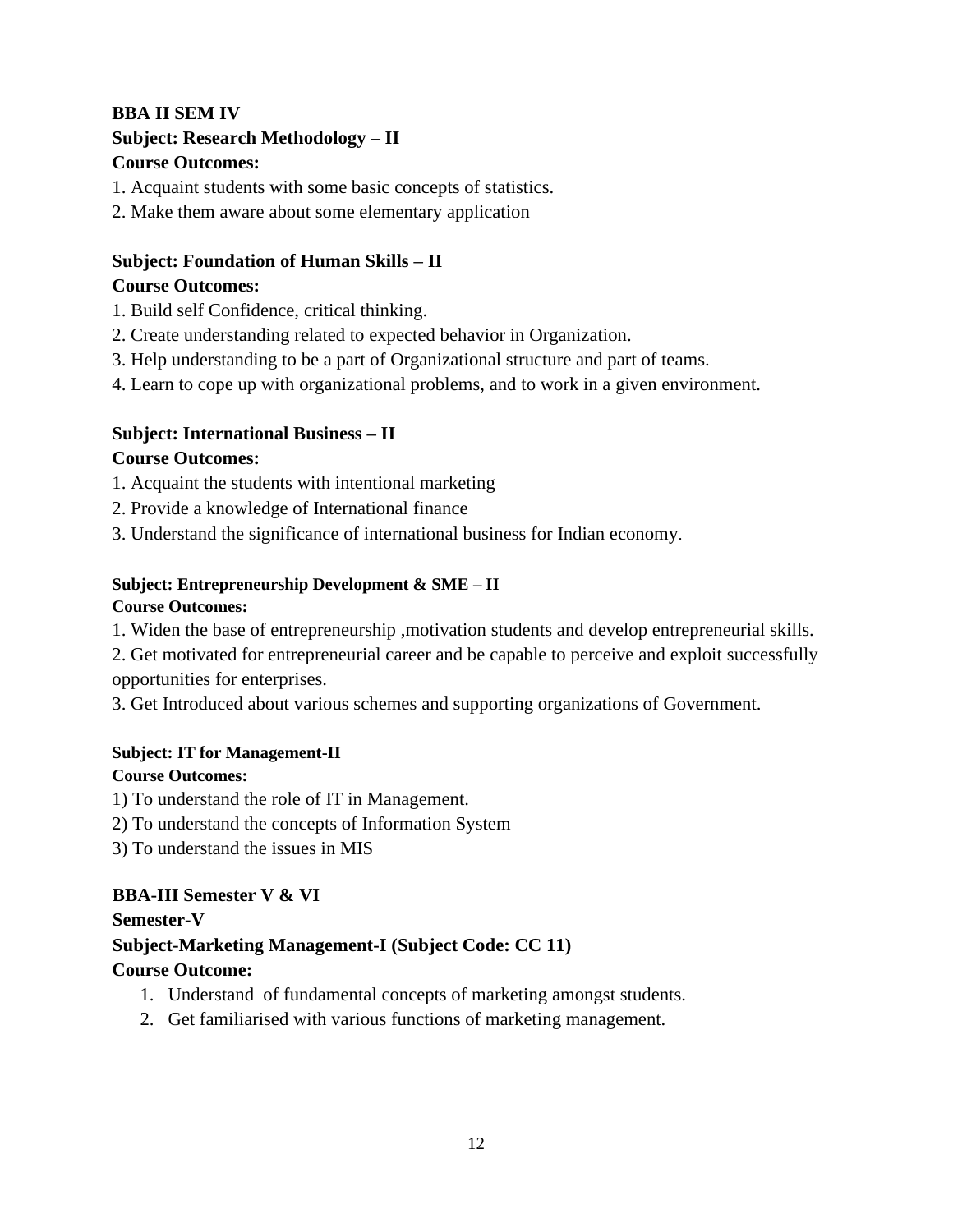# **Subject-Financial Management-I (Subject Code: CC 12)**

### **Course Outcome:**

The course aims to **develop a foundation of financial management concepts** and enables the student to understand how business concerns make important financial decisions, and to know the role of ratio analysis in business decisions.

# **Subject-Human Resource Management–I (Subject Code: CC 13)**

### **Course Outcome:**

To familiarize the students to the basic concepts of Human Resource Management in order to aid in understanding how an HR department functions, and in understanding the challenges faced by managers in today's business firms.

## **Subject: Production Management-I (Subject Code: CC 14) Course Outcome:**

- 1) To provide students with basic understanding of concepts of Production management.
- 2) To introduce students to the key activities performed by the Production function.
- 3) To understand global trends in Production management.

### **Subject: Taxation (Subject Code: SEC 1) Course Outcome:**

To Familiarize students with Taxation & GST Concepts & Its Applications.

### **Group A- Marketing Specialization**

# **Subject: Retailing Management – I (Subject Code: DSE 1)**

**Objectives**:

- 1. To create understanding of various retailing fundamental concepts amongst students.
- 2. To familiarise students with different decisions required for retail store set up.
- 3.

### **Group B-Finance Specialization**

## **Subject-Cost & Management Accounting-I (Subject Code: DSE 2)**

### **Course Outcome:**

For students, this subject is particularly important and beneficial because it helps in developing the concept of optimum utilisation of available resources. For the management of an organization, it is a crucial discipline as the information collected and presented to management is based on cost and management accounting techniques which in turn helps the management to solve not only specific difficulties but also guides them in decision making.

**Semester-VI**

### **Subject-Marketing Management-II (Subject Code: CC 11)**

### **Course Outcome:**

- 1. To develop detailed understanding of marketing mix elements.
- 2. To familiarise students with marketing decision making.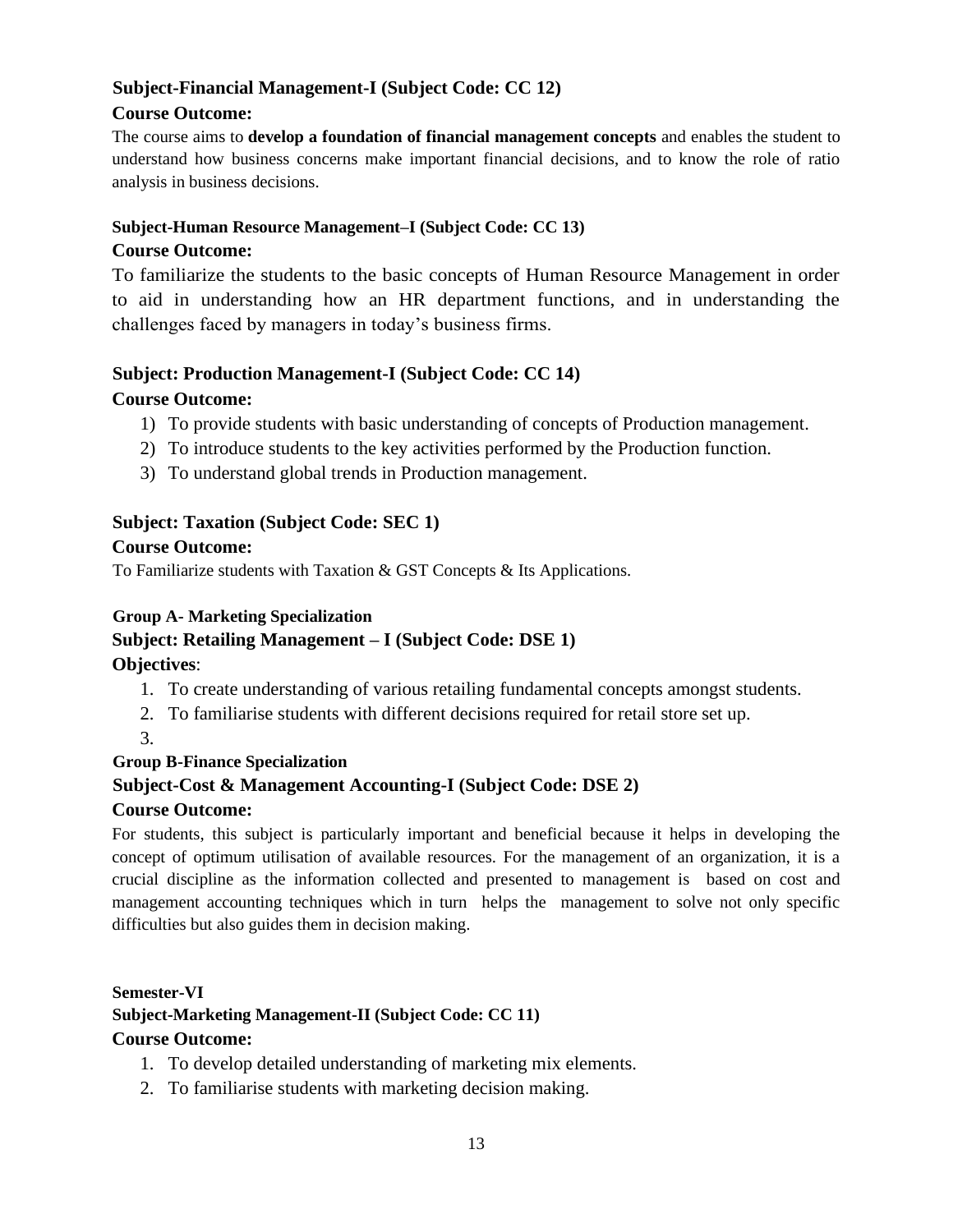## **Subject-Financial Management-II (Subject Code: CC 12) Course Outcome:**

The course aims to **develop a foundation of financial management concepts** and enables the student to understand how business concerns make important financial decisions, and to know the role of ratio analysis in business decisions.

### **Subject-Human Resource Management-II (Subject Code: CC 13)**

### **Course Outcome:**

- 1. Gain an insight in to the functioning of Compensation Management, Performance Appraisal, employee mobility and career planning and development.
- 2. Become aware about recent trends and Practices of human resource Management**.**

### **Subject: Production Management-II (Subject Code: CC 14)**

### **Course Outcome:**

- 1) To provide students with basic understanding of concepts of PPC.
- 2) To introduce students to the key activities performed by the Maintenance function.
- 3) To acknowledge the students with Purchasing & Material Management.

### **Subject: Project Work (Subject Code: SEC 1)**

### **Course Outcome:**

To expose the BBA students to practical application of theoretical concepts, whichthey have learnt during the BBA course.

### **Group A-Marketing Specialization**

# **Subject: Retailing Management – II (Subject Code: DSE 1)**

## **Course Outcome:**

- 1. To create understanding of various retailing operations and marketing strategy in retail.
- 2. To familiarise students with different technologies used in retail operations.

### **Group B-Finance Specialization**

### **Subject-Cost & Management Accounting-II (Subject Code: DSE 2) Course Outcome:**

For students, this subject is particularly important and beneficial because it helps in developing the concept of optimum utilisation of available resources. For the management of an organization, it is a crucial discipline as the information collected and presented to management is based on cost and management accounting techniques which in turn helps the management to solve not only specific difficulties but also guides them in decision making.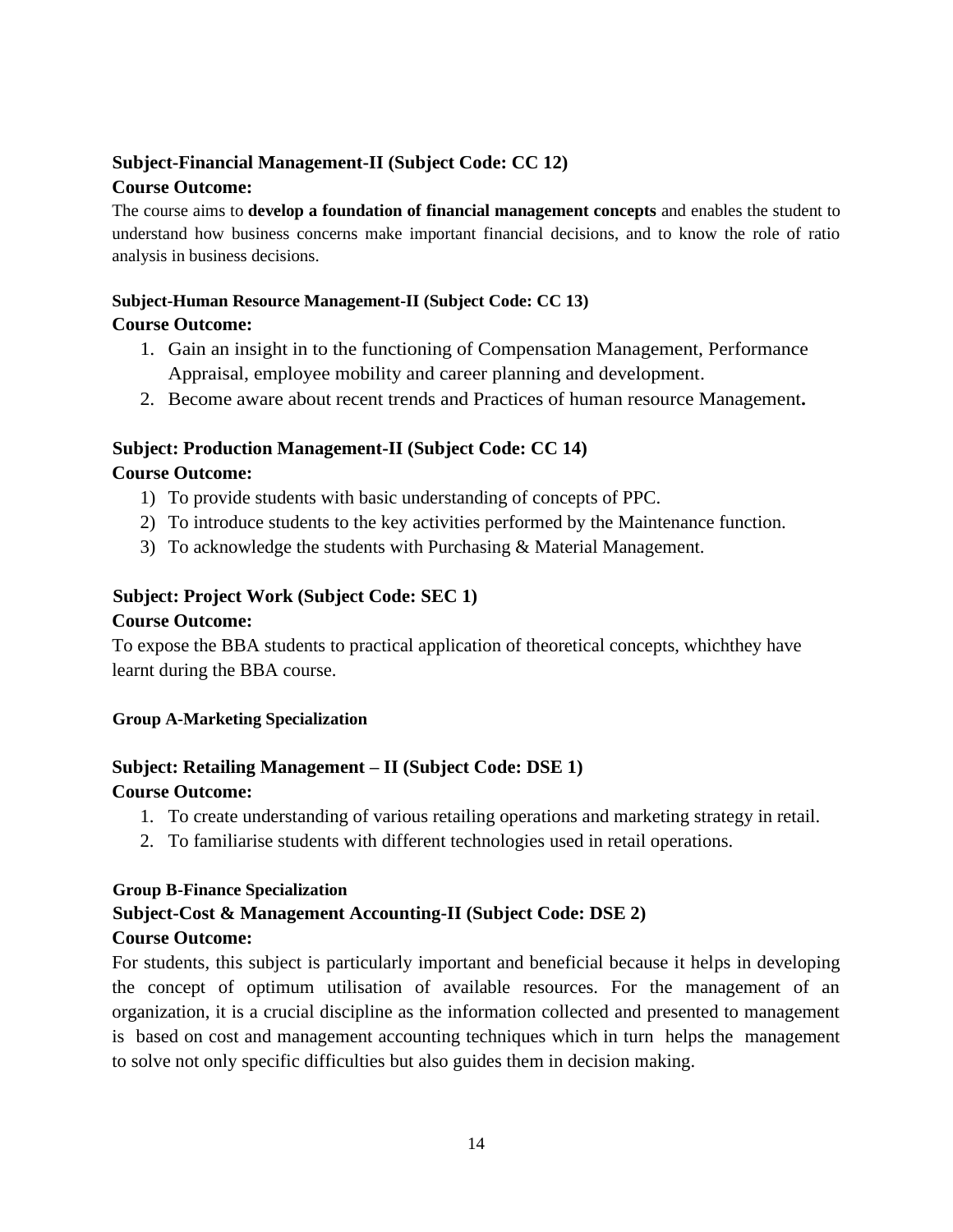# **Name of the Programme: Bachelor of Computer Application (BCA)**

The Three year BCA.program is affiliated to PunyashlokAhilyadeviHolkar Solapur University, Solapur

# **BCA PROGRAMME OBJECTIVES**

1.To provide a foundation of computing principles and business practices for effectively using/managing information systems and enterprise software.

2. To help students analyse the requirements for system development

3. To exposes students to business software and information systems.

4. To enhances the logical thinking and software, website, web-based application development ability of students

# **BCA PROGRAMME OUTCOMES:**

Upon successful completion of the course, a student will be able :

- 1. To understand theory of Digital Design and Computer Organization to provide an insight of how basic computer components are specified.
- 2. To understand the functions of various hardware components and their building blocks
- 3. To understand and appreciate Boolean algebraic expressions to digital design
- 4. To Develop in depth understanding of sequential, Combinational circuits
- 5. To Develop in depth understanding of realization of different combinational/sequential circuits
- 6. To Understanding of different stages of an instruction execution
- 7. To Understand how different hardware components are related and work in coordination.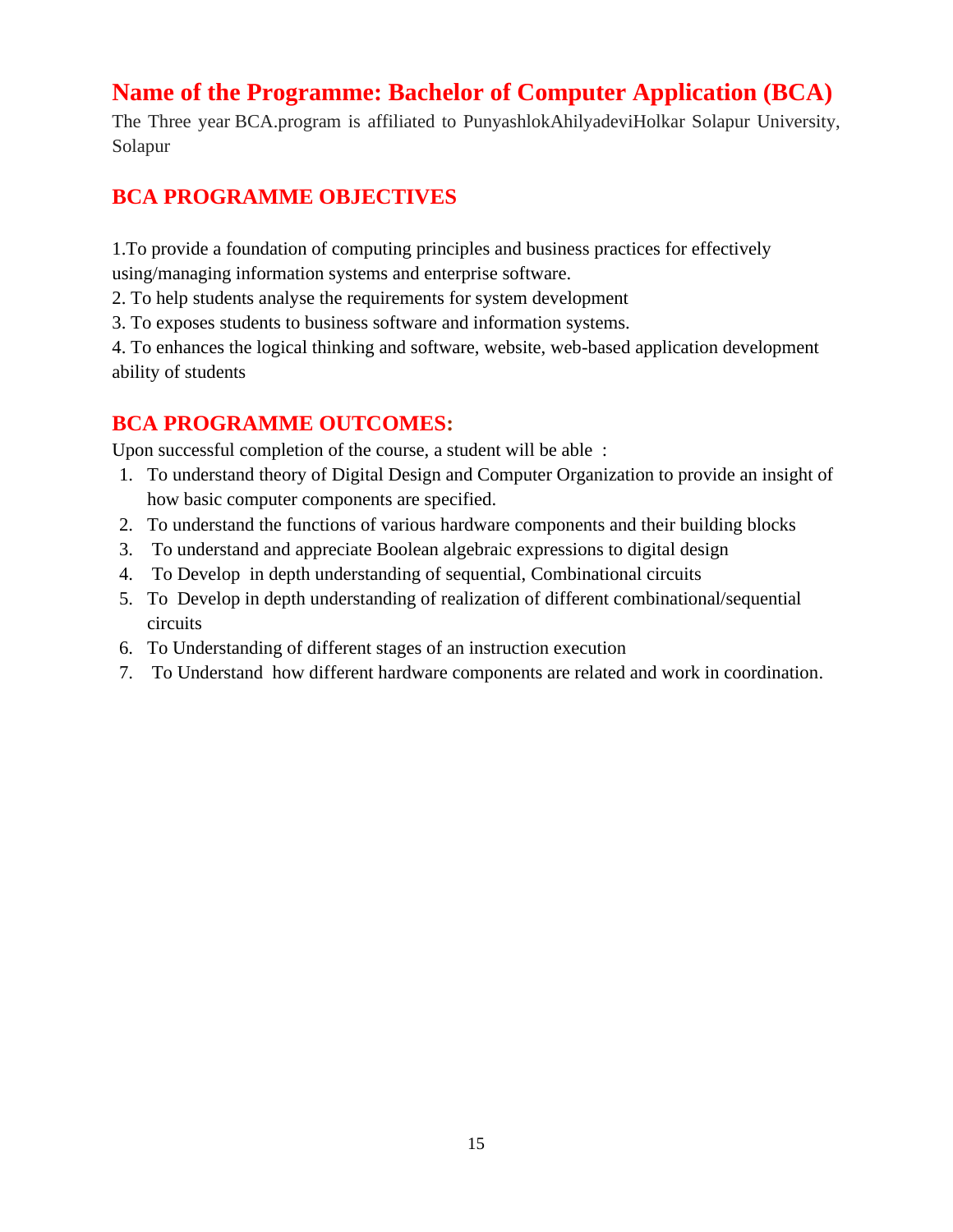# **Name of the Programme :Master of Business Administration (MBA)**

The Two year M**B**A Post graduate program isaffiliated toPunyashlokAhilyadeviHolkar Solapur University, Solapur

# **MBA PROGRAMME OBJECTIVES**

1. To provide competent young men and women with necessary knowledge, skills, values and attitudes to occupy positions of management and administration in business.

2. To impart the students latest and relevant knowledge from the field of management theory and practice.

3. To provide opportunities to the students for developing necessary managerial skills.

4. To impart/ develop the right kind of values and attitude to function effectively in Managerial/ administrative positions.

5. The course is conducted with semester system which includes Four semesters with following purposes:

a. Hard core subjects provide Foundation of Management.

b. Soft core subjects focus on preliminary knowledge to enhance specific skills and a student gets an opportunity to choose amongst the group of subjects.

c. Skill core subjects focus on in-depth knowledge and practical approach with the subjects. It aims to nurturing student's proficiency and skills.

d. Open Elective A subject elective course chosen generally, with an intention to seek crossfunctional exposures is called Open Elective.

# **MBA PROGRAM OUTCOMES:**

At the end of MBA program students should be with following abilities.

1. Recognize the functioning of business opportunities involvement of business enterprises

2. Explore the entrepreneurial opportunities.

3. Develop skills on analyzing the business data application of relevant analysis and problem solving.

4. Demonstrate a global outlook with the ability to identify aspects of the global business and cross cultural understanding

5. Identify the contemporary social problems, exploring the opportunities for social entrepreneurship, designing business solutions and demonstrate ethical standards in organizational decision making.

6. Develop effective and oral communication especially in business applications, with the use of appropriate technology.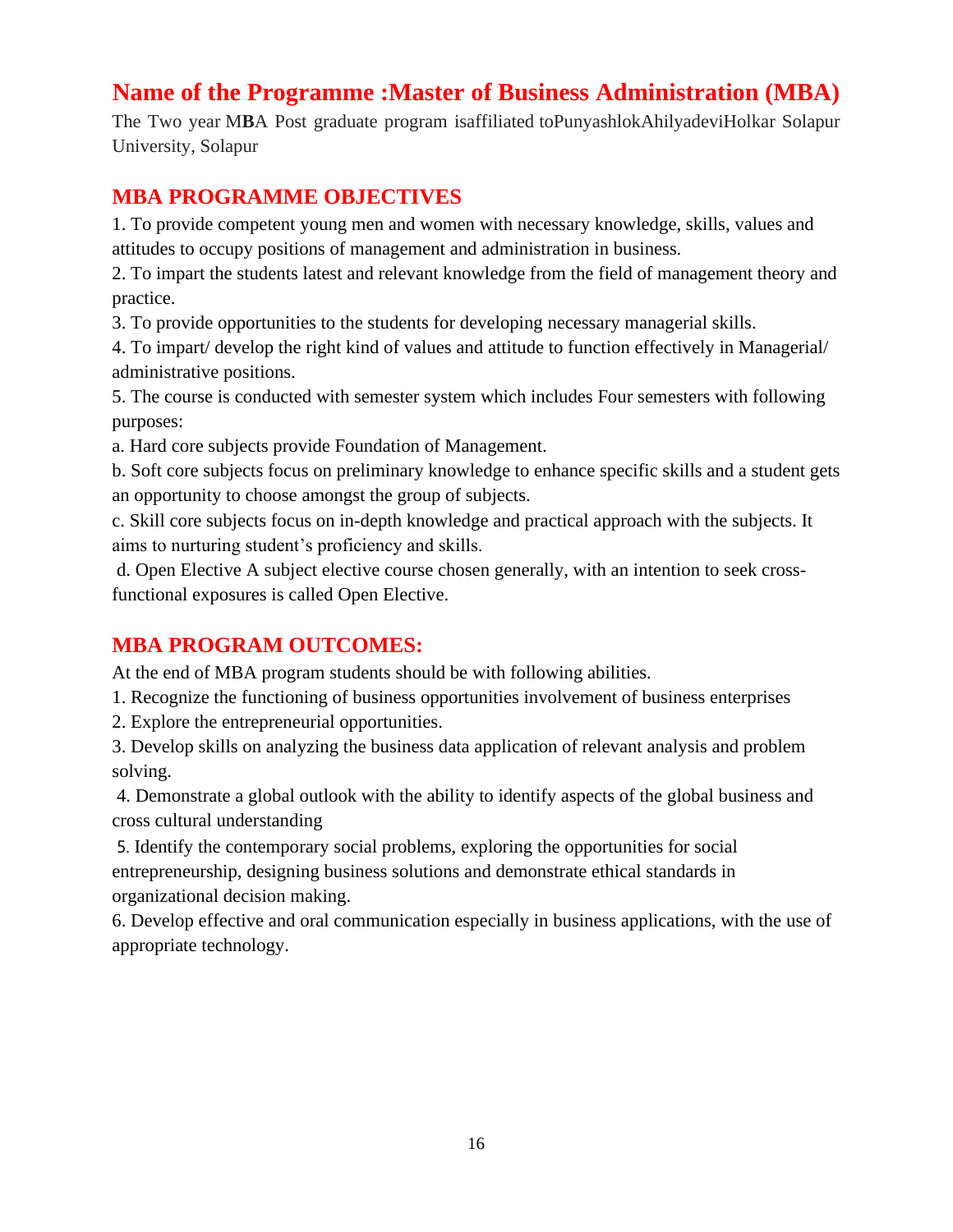# **Course Objectives and Outcomes**

# **Semester – I**

# **101. Principles & Practices of Management**

# **Course Objectives**

- 1. To introduce the functions of management in the workplace.
	- 2. To develop holistic approach to management.
	- 3. To makes students as effective manager.

# **Course Outcomes**

- Better understanding of management and link them to organizational contexts
- Developing students regarding skills of management
- Better decision making ability

# **102. Financial Accounting**

# **Course Objectives**

- 1. To make the students understand the Accounting Concepts and process of Accounting from Journal Entry to Final Accounts.
- 2. To make students capable of implementing accounting process practically with any business activities
- 3. To make students understand the features and benefits of Computerised Accounting.
- 4. To make students capable of using Accounting Package Tally in real business environment and generate various reports from the software.

# **Course Outcomes:**

 • At the end of this course, the students will be able to do practical accounting for any business in books as well as using Accounting Software and extract various reports useful for the organisation.

# **103. Managerial Economics**

## **Course Objectives**

- 1. To expose students to basic managerial economic concepts.
- 2. To apply economic analysis in formulation of business policies.
- 3. To use economic reasoning to problems of business.

# **Course Outcomes**

- Students will be prepared to apply both micro and macroeconomic concepts in business environment.
- Students will develop analytical and problem solving skills by learning the subject through case based approach.
- The fundamentals of business economics shall provide practical orientation to be applied in corporate industries.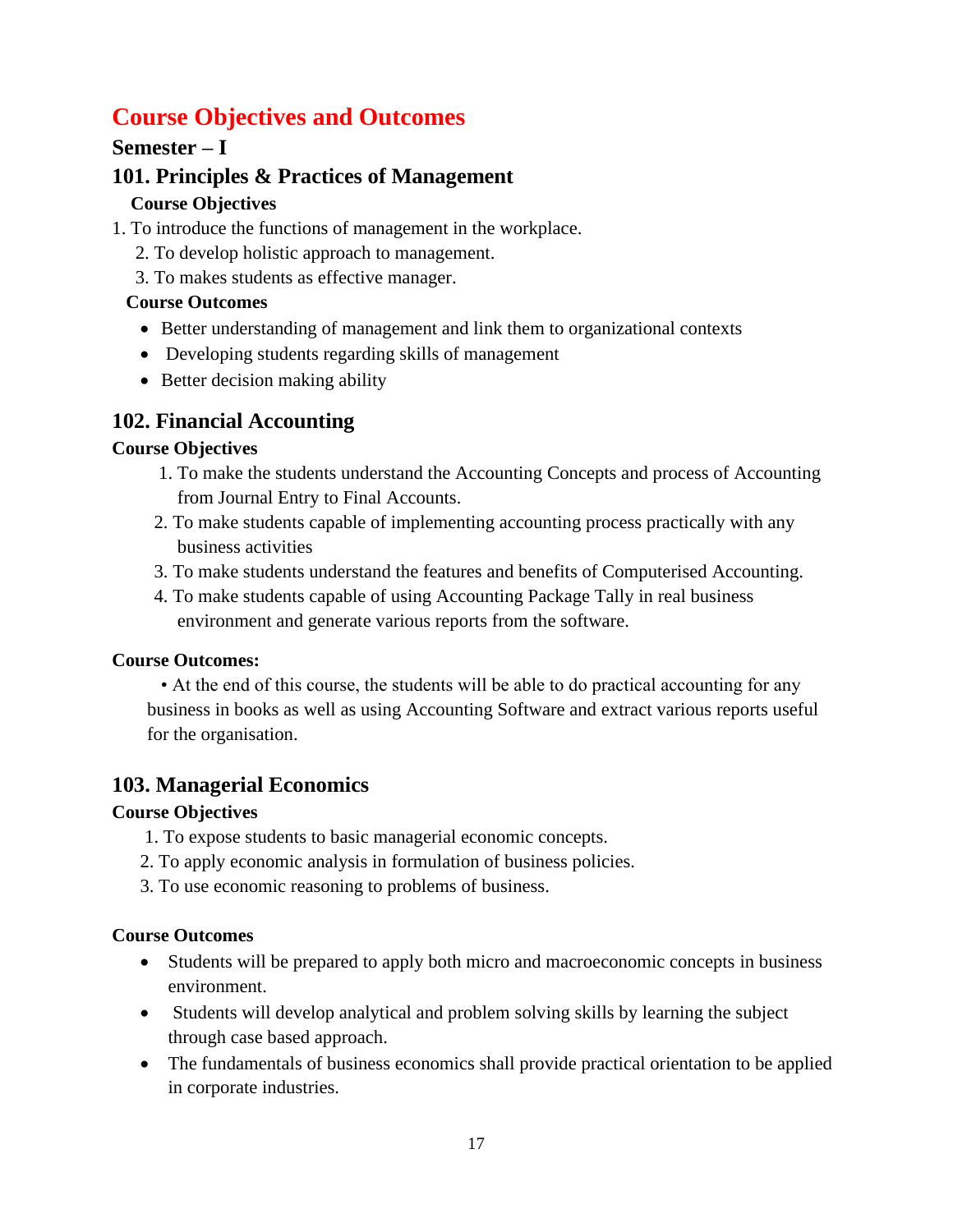# **104. Organizational Behaviour**

### **Course Objectives**

1. To impart basic knowledge into Organization Behaviour.

 2. To provide insights into Individual & Group Behaviour and its implications in modern Organizations.

3. To deliver basic knowledge of Organization Culture and its role in Management.

## **Course Outcomes**

- Understand the determinants and various theories of personality development.
- Understand the concept of attitude, perception and the process.
- Understand the various strategies for managing conflicts in organization.
- Understand the concept of organizational culture, organizational change and Development.

# **105. Business Statistics**

### **Course Objectives**

- 1. To educate different statistical methods.
- 2. To teach data presentation techniques.
- 3. To apply different statistical techniques in business/real-life conditions.
- 4. To develop the knowledge on descriptive & inferential statistics.

### **Course Outcomes**

- Understand different statistical methods for data analysis and presentation.
- Apply different statistical techniques in business/real-life conditions.
- Solve statistical problems.

# **106. Computer Operations & Management**

## **Course Objectives**

1. To make the students Understand Computer system and its importance in an Organisation.

 2. To make students capable of organizing of computers and effectively using software tools that are mostly required to complete office activities viz., Documentation, Data computation and presentation.

3. To make students capable of using internet services securely and efficiently.

 4. To provide conceptual knowledge of use of computer system for information procession and decision making through knowledge of MIS.

## **Course Outcomes**

• At the end of this course, the students will understand computer system better and • handle the most used tools of word processing, spreadsheet, presentation and internet well organized, effectively and efficiently.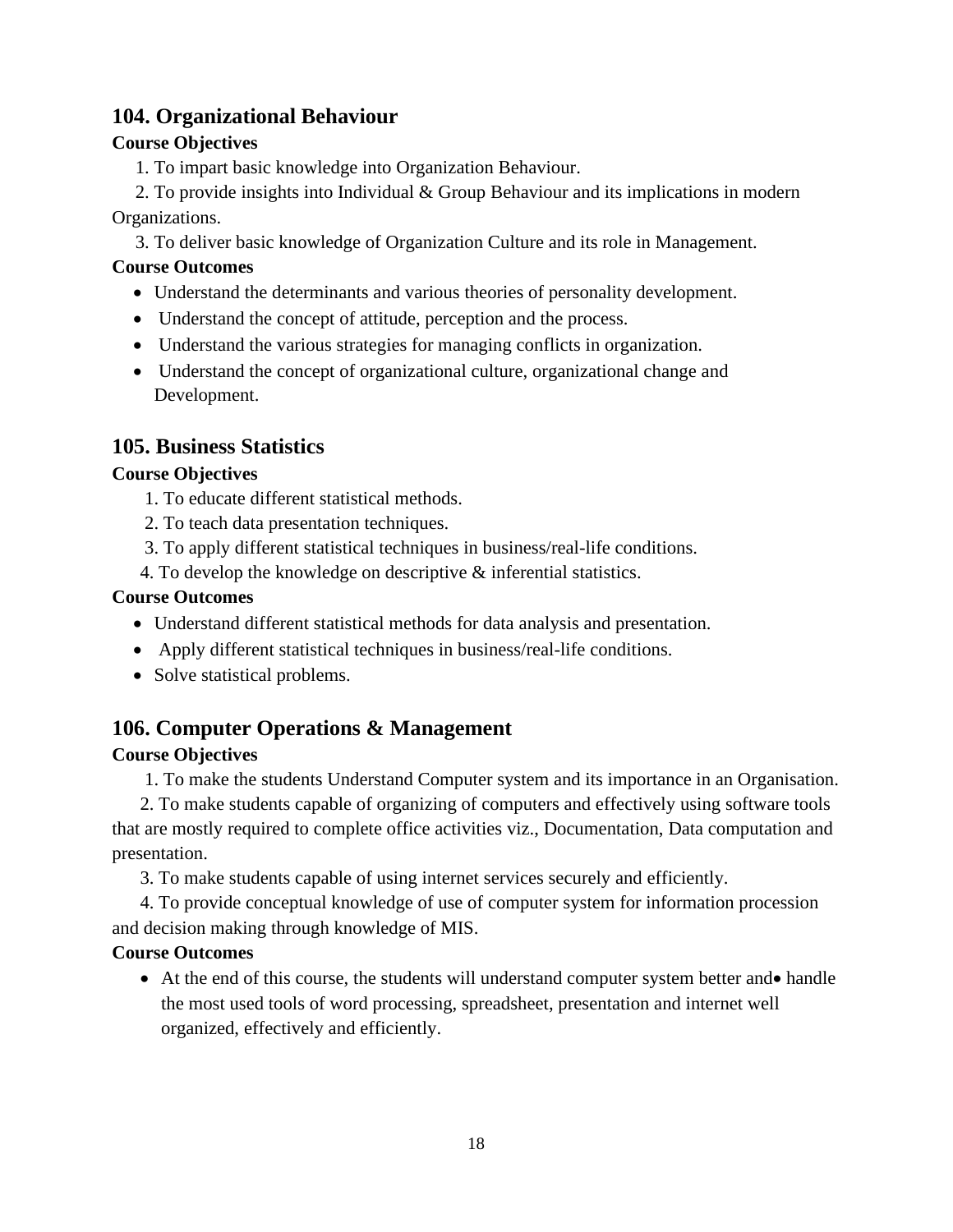# **107. Business Law**

### **Course Objectives**

1. To learn about the important provisions of some of the important, newly Introduced  $\&$ amended business laws

### **Course Outcomes:**

- 1. Summarize The Key Legal Provisions Of Each Act.
- 2. Understand Legal Aspects Of Business With Respect To Indian Economy.
- 3. Relate Various Legal Provisions To Relevant Business Aspects And Situations.
- 4. Apply Illustrate the Use of the Acts in Common Business Situations.
- 5. Analyse Outline the Various Facets of Basic Case Laws of Each Act from a Legal and Managerial Perspective

# **108. Disaster Management**

### **Course Objectives**

- 1. To understand basic concepts in Disaster Management
- 2. To understand elements of Disaster Management.
- 3. To understand Types and Categories of Disasters
- 4. To understand the Challenges posed by Disasters

### **Course Outcomes**

- The application of Disaster Concepts to Management
- Analyzing Relationship between Development and Disasters.
- Ability to understand Categories of Disasters and
- Realization of the responsibilities to society

# **109. Banking Operations & Services**

## **Course Objectives**

- 1. To make the student understand the banking sector
- 2. To make the student knowledgeable in respect of products and services of banking
- 3. To make student known to various modes of operations with the bank

4. To make the student understand the relationship with banker and grievance mechanism of banking industry

### **Course Outcomes**

**1.** At the end of the course, student will be oriented with the knowledge of banking sector and its relationship with its customers.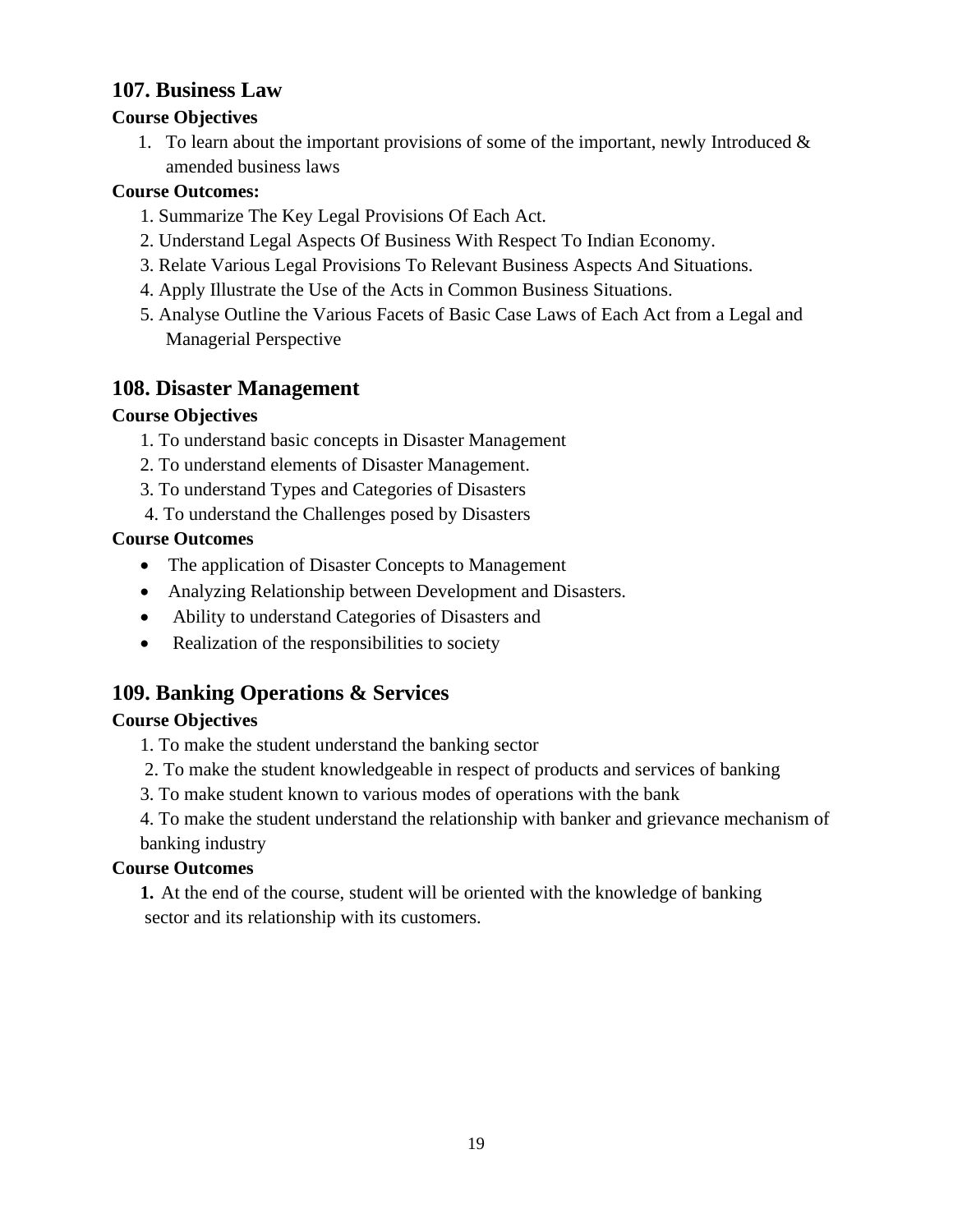# **110. Enhancing Business Communication Skills**

# **Course Objectives**

- 1. To enlighten the students about the fundamentals of Business Communication and enhance their skills necessary for day-today communication.
- 2. To give practical knowledge in order to prepare for effective presentation, business writing, reporting, presenting during job interviews, etc.
- 3. To focus on competence and project them positive in terms of overall personality and grooming

# **Course Outcomes**

- **1** This course will help students to learn the effective techniques of business communication.
- **2.** The course will help students learn to communicate professionally both in writing as well as oral.
- **3.** The course will help gain more competence than existing and enhance the personality

# **Semester – II**

# **111. Marketing Management**

# **Course Objectives**

- 1. To create an understanding of the fundamental concepts of marketing & the environment in which marketing system operates.
- 2. To explain key bases for segment marketing, target marketing, and market positioning.
- 3. To familiarise with basic elements of the marketing mix and make students to analyze the motives influencing buying behaviour.

# **Course Outcomes**

- It increases knowledge of marketing management concepts and practices.
- It gives an understanding of tools and techniques used in marketing management.
- It enables a student to become aware about challenges required for effective Marketing Management

# **112. Financial Management**

# **Course Objectives**

- 1. To understand the basic concepts and fundamentals used in financial accounting.
- 2. To learn all the intricacies of corporate financial statements.

# **Course Outcomes**

1.At the end of this course, the students will be able to do practical Financial Management for any business.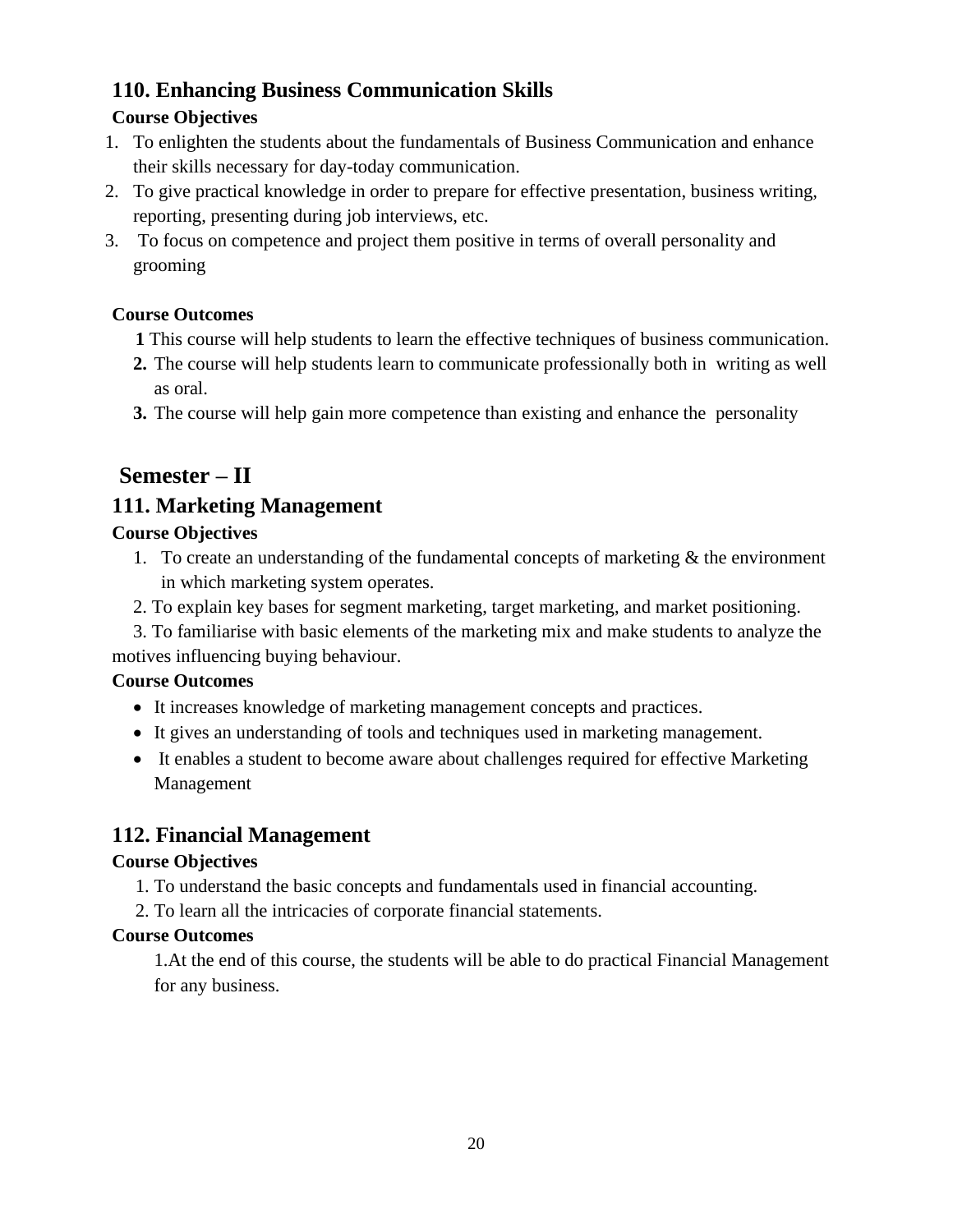# **113. Human Resource Management**

### **Course Objectives**

1. To prepare a student for a career in industry and services.

2. To facilitate learning in modern concepts, techniques and practices in the management of human resources.

3.To expose the student to different functional areas of Human Resource Management to enhance the effectiveness.

### **Course Outcomes**

- **1.** Understand the concept, objectives and changing role of HRM
- **2.** Understand procurement process that includes; HRP, factors affecting Recruitment sources, selection process and placement
- **3.** Differentiate training and development and understand methods of training
- **4.** Analyze the need and problems of performance appraisal

# **114. Production Management And Operations Research**

### **Course Objectives**

- 1. To understand the functional area of Production Management
- 2. To appreciate the scientific basis for business decision making
- 3. To understand optimizing decision making techniques in different business situations

### **Course Outcomes**

1.At the end of this course, the students will be understand the role of production management in a manufacturing unit and will also be able to use scientific, quantitative techniques for efficient decision making to optimize utility of resources.

# **115. Research Methodology**

## **Course Objectives**

- 1. To understand the basic components of research design.
- 2. To familiarize students with research process, conducting of research through projects.
- 3. To equip students with various research analytical tools used in business research.
- 4. To familiarize the students with preparing the research report.

### **Course Outcomes**

- **1.** Better understanding of importance of Research Methodology.
- **2.** Preparing the students to application of research techniques.
- **3.** Better decision making by using research techniques.

# **116. Event Management**

### **Course Objectives**

- 1. To understand different types of events and scope.
- 2. To know various procedures, licenses and permissions required for events
- 3. To familiarize students with various opportunities in Event Management industry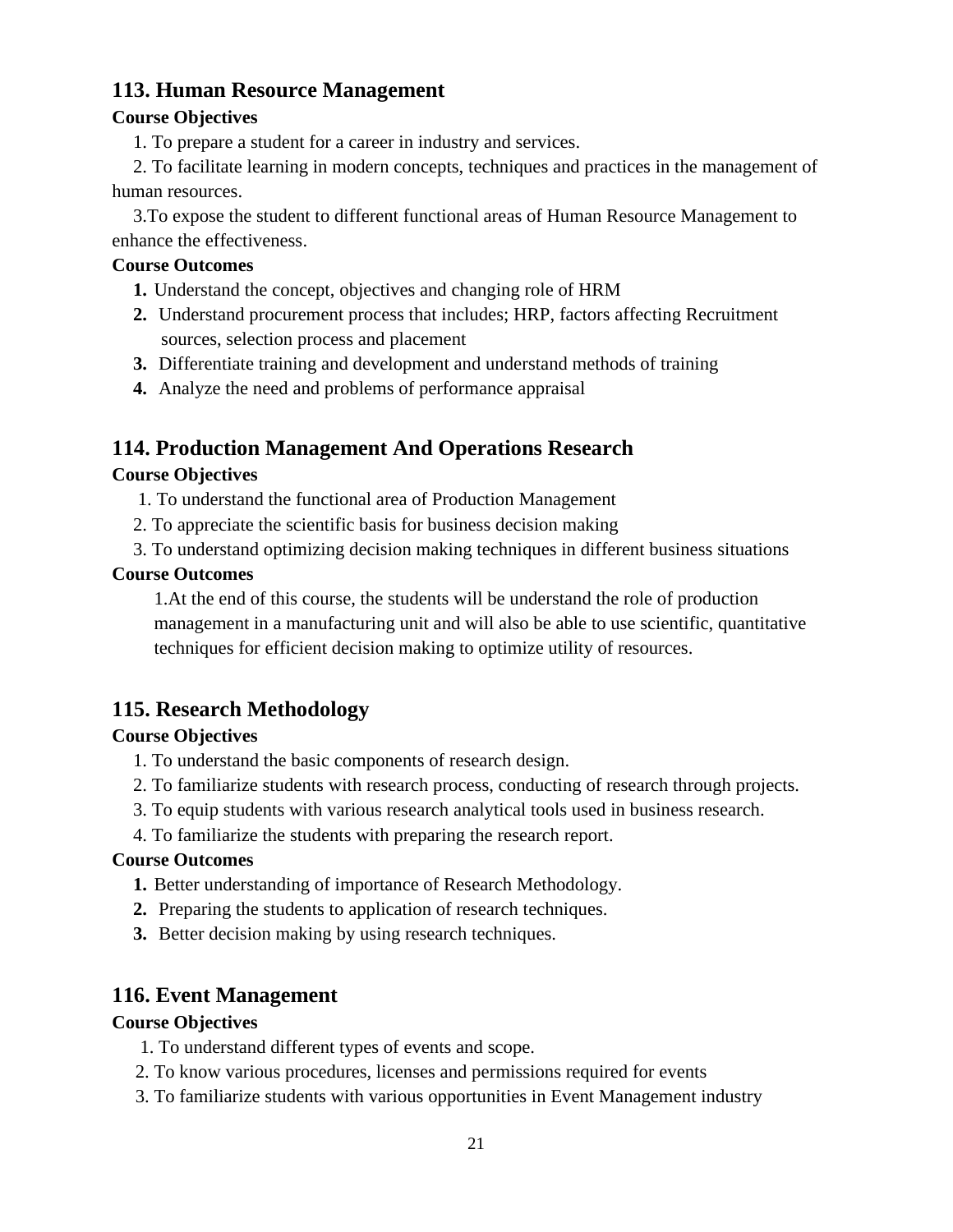### **Course Outcomes**

1.At the end of the course, students shall understand and get overview of Event Management, thereby take interest and can find employment and business opportunities in this attractive industry.

## **117. Hospitality and Tourism Management**

### **Course Objectives**

- 1. To understand Hospitality and Tourism industry
- 2. To identify various components of Hospitality and Tourism industry
- 3. To familiarize students with various opportunities in Hospitality and Tourism industry.

### **Course Outcomes.**

1.At the end of the course, students shall understand and get overview of Hospitality and Tourism industry, thereby take interest in these and can find employment and business opportunities in this emerging sector.

# **118. Logistics and Supply Chain Management**

### **Course Objectives**

- 1. To introduce students with basic concepts of Logistics and supply chain Management
- 2. To teach students practical application of the subject for enhancing business efficiency.
- 3. To expose students to contemporary business concepts

### **Course Outcomes**

- 1. Students will learn regarding effective support of logistics and supply chain in industry.
- 2. Students will develop analytical and problem solving skills to manage business in cost EffectiveManner.

3.The fundamental application of the subject shall provide value addition to corporate industries

# **119. Employability Skills**

## **Course Objectives**

1. The objective of the course is to train the students with the essential skills required for enhancing employability prospects in the Job Market

### **Course Outcomes**

- 1.Understand the soft skills
- 2.Develop professional etiquettes and manners
- 3.Develop effective communication skills

# **120. Digital Business**

## **Course Objectives**

- 1. To make students to understand the important concepts related to Digital Business.
- 2. To acquaint the students with the latest techniques of Digital Business.
- 3. To familiarize the students with the applications of e-commerce.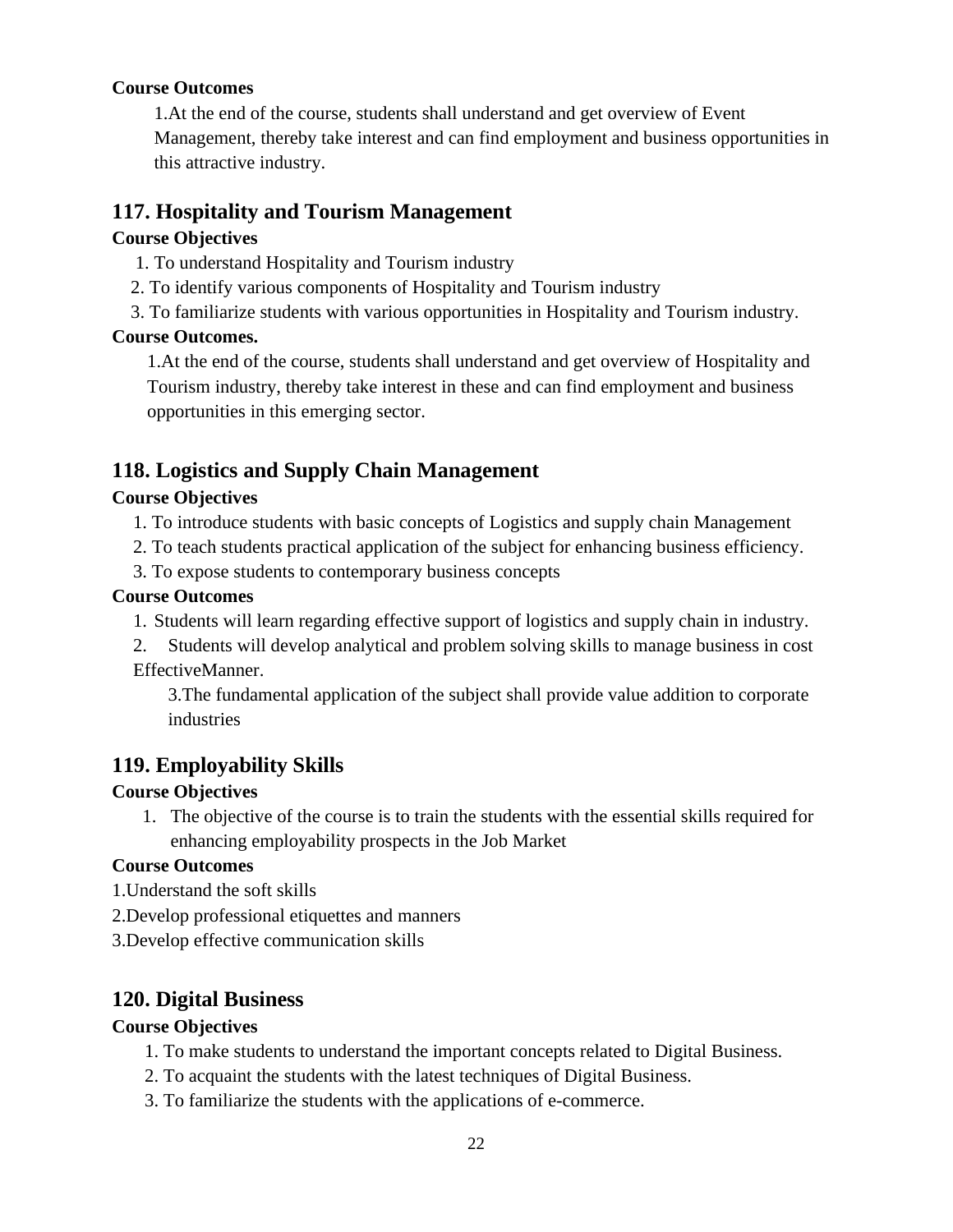## **Course Outcomes**

- **1.**It increases overall knowledge of digital business concepts and practices.
- **2.** It prepares the students to understand and apply the tools and techniques used inDigital Business.
- **3.**It details the various types of digital business models and their benefits and limitations.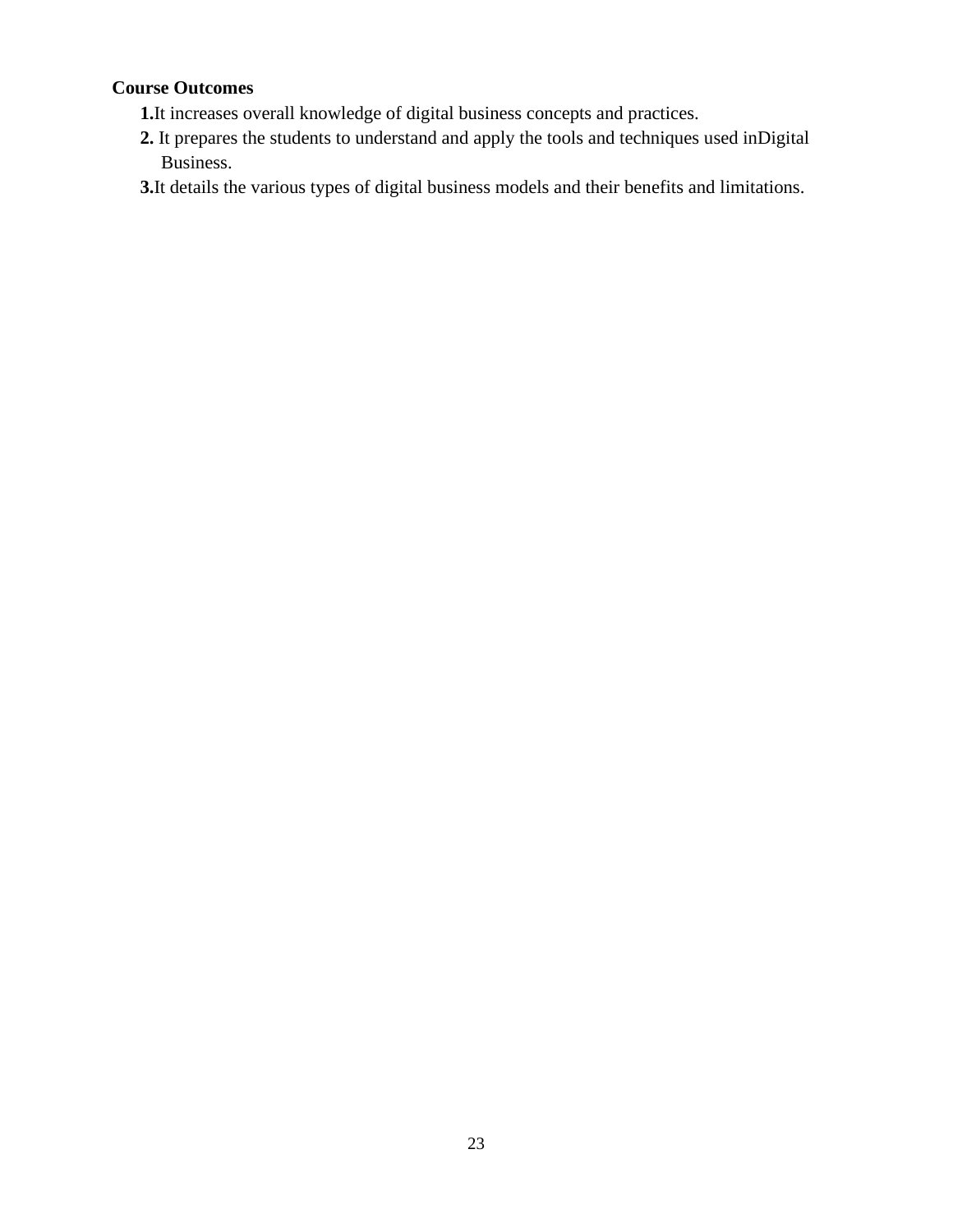# **NAME OF THE PROGRAMME: MASTER OF COMMERCE (M COM.)**

The Two-year M. Com Post graduate program is affiliated to Punyashlok Ahilyadevi Holkar Solapur University, Solapur

### **Specialization offered at HNCC**

M Com-Advanced Accounting (From 2019-20 onwards) M Com-Advanced Costing

### **M COM. PROGRAMME OBJECTIVES**

- 1) To acquaint learners with conventional as well as contemporary areas in the discipline of Commerce.
- 2) To enable learners well versed in national as well as international trends.
- 3) To enable the learners for conducting business, accounting and auditing practices, role of regulatory bodies in corporate and financial sectors nature of various financial instruments.
- 4) To provide in-depth understanding of all core areas specifically Advanced Accounting, International Accounting, Management, Security Market Operations and Business Environment, Research Methodology and Tax planning

### **M.COM. PROGRAMME OUTCOMES**

After the completion of the M. Com Course, learners will be able

- 1. To acquire the techniques of managing business and understand the role regulatory bodies in corporate and financial sectors
- 2. Adopt a suitable corporate tax planning and management skill for the growth of business within the legal framework.
- 3. To conduct business, accounting and research practices.
- 4. To work as data analyst. investment consultants after a brief internship in suitable organizations absorbed in Banking and Insurance sector as executives
- 5. To create an avenue for employment in academics and industry.
- 6. Tomotivatelearnerstopursuehigherstudiessuchascharteredaccountancy,cost accountancy, chartered financial analyst, Business administration and company Secretary.

## **M Com Advanced Accounting PROGRAMME SPECIFIC OBJECTIVES:**

- 1. Todevelopfundamentalknowledgeaboutthefieldsoffinance,accountancy,audit,and innovative practices by adopting learner centric pedagogy.
- 2. Tomotivatelearnerstopursuehigherstudiessuchascharteredaccountancy, cost accountancy, chartered financial analyst, Business administration and company Secretary.
- 3. To arouse learners' interest in research.
- 4. Togiveadequateexposuretotheoperationalenvironmentinthefieldofaccounting &finance.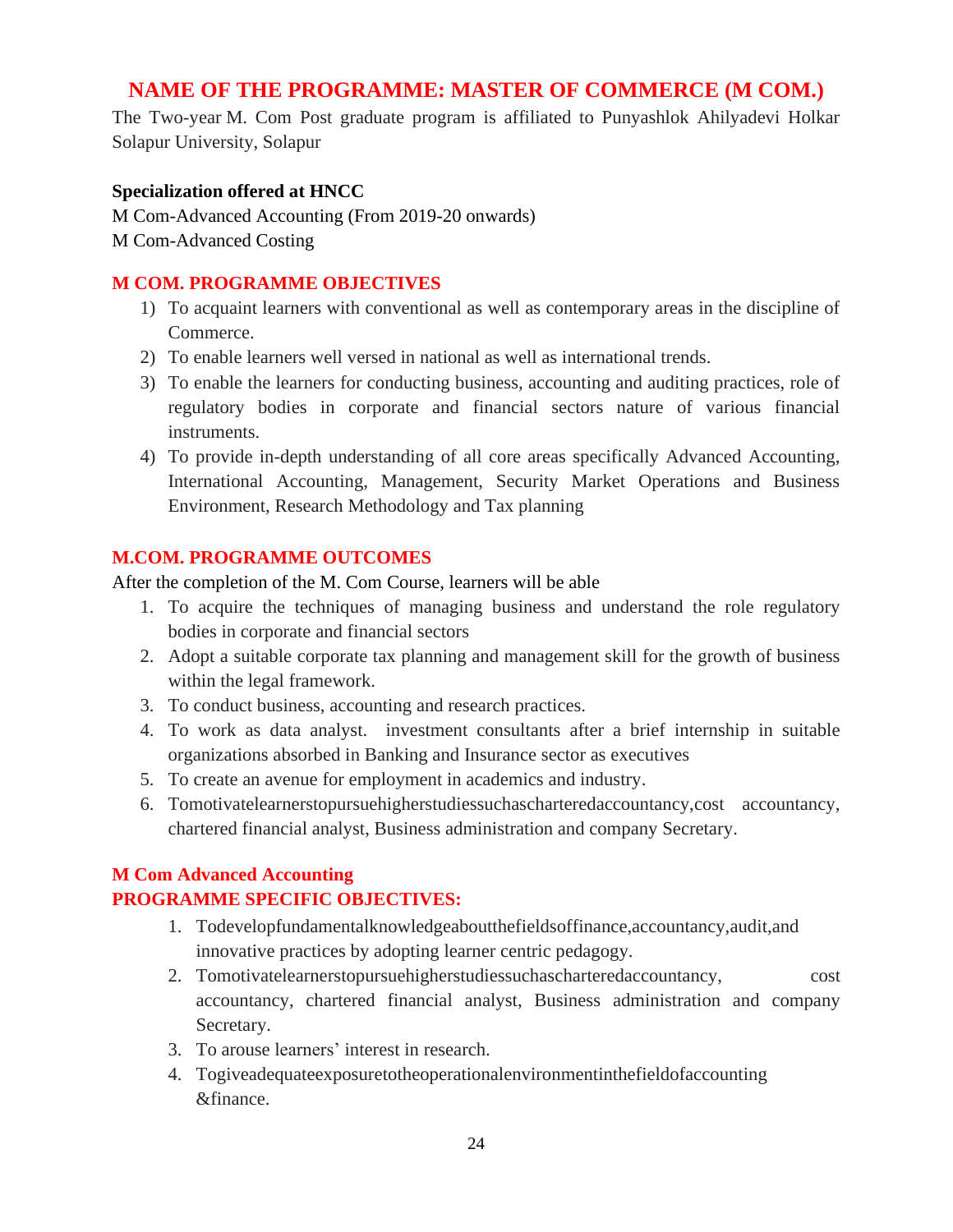### **PROGRAMME SPECIFIC OUTCOMES:**

### **After completion of the course:**

- 1) Learners will get opportunities in the accounting fields in various industries.
- 2) Learners will recognize commonly used financial statements, their components and how information from business transactions flows into these statements
- 3) Learners will be able to demonstrate knowledge of preparation of Financial Statements and or financial schedules in accordance with Generally Accepted Accounting Principles and International Financial Reporting Standards-IFRS
- 4) Learners will learn relevant financial accounting career skills, applying both quantitative and qualitative knowledge to their future careers in business.

## **M Com -Advanced Costing**

### **PROGRAMME SPECIFIC OBJECTIVES:**

1)To provide the understanding of costing concepts and procedure in the cost ascertainment system.

2)To provide expert knowledge for use of costing data in decision making and cost control.

3) To introduce procedures to calculate cost, profit and sales value

### **PROGRAMME SPECIFIC OUTCOMES:**

#### **After completion of the course, the learners will be able to:**

- 1. Understand costing concepts and procedure in the cost ascertainment system.
- 2. Gain the expert knowledge for use of costing data
- 3. Identify the elements of costs. Calculate cost, profit & sales value.
- 4. Take different decisions with study of different costing techniques
- 5. Understand to select new business activities.

### **COURSE OUTCOMES**

#### **M.Com Part I**

### **Management Concepts & Organizational Behavior (Sem I & II)**

The learner, after completion of this course, will be able to

- 1. Implement management thoughts, theories, principles and different mechanisms of organizational behaviours successfully
- 2. Help the enterprise to achieve its predetermined goals and objectives in best possible manner

### **Managerial Economics: (Sem I & II)**

The learner, after completion of this course, will be able

- 1) To get acquainted with managerial economic concepts
- 2) To develop an analytical approach to the subject matter.
- 3) To apply economic reasoning to problems of business.